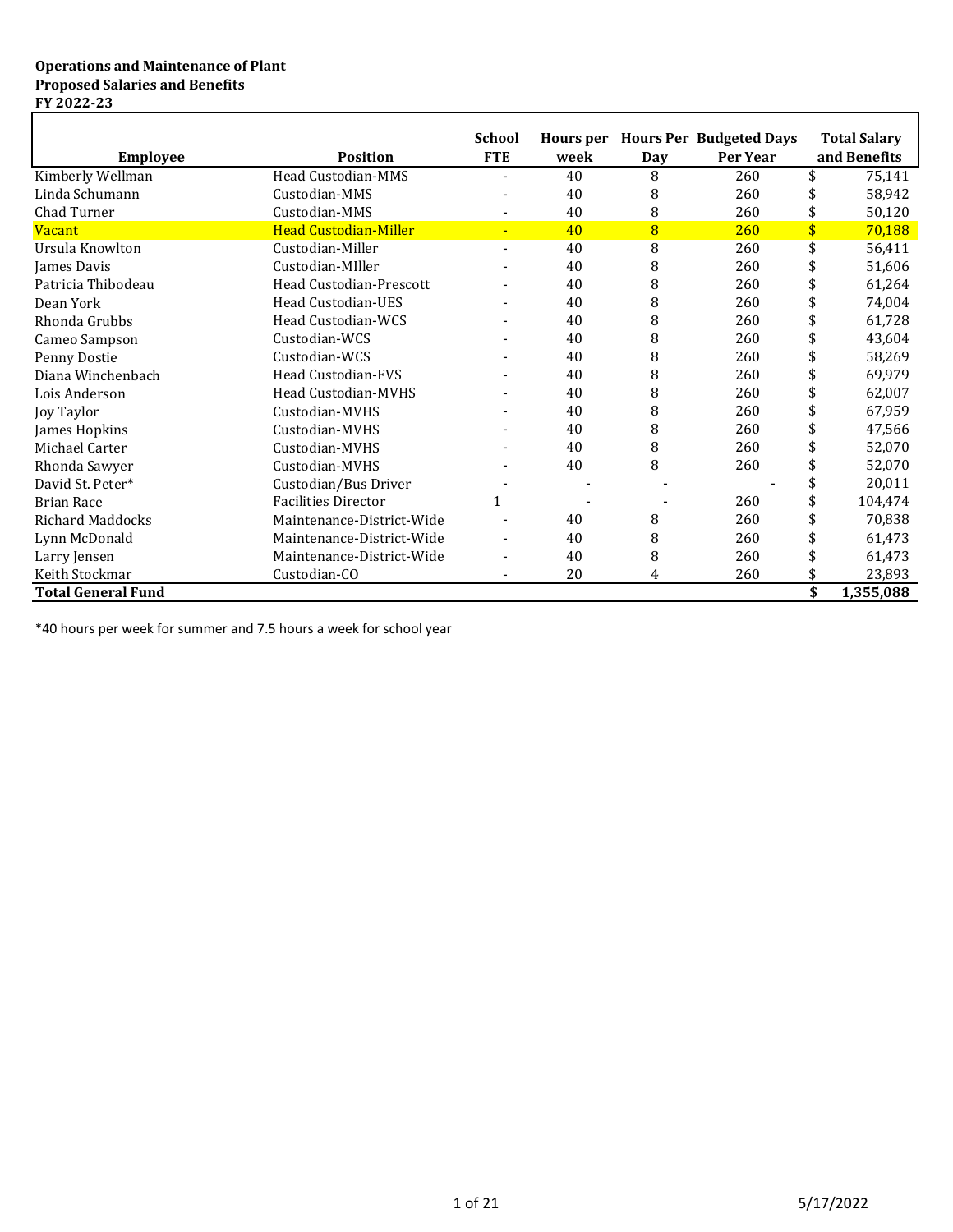|                                                            |                | 2022-23 Proposed Budget |                         |                       |
|------------------------------------------------------------|----------------|-------------------------|-------------------------|-----------------------|
| <b>Account Number / Description</b>                        | 2021-22 Budget | <b>Dollars</b>          | <b>Dollar</b><br>Change | <b>Percent Change</b> |
| 010 Medomak Middle School                                  |                |                         |                         |                       |
| <b>2610 Care of Buildings</b>                              |                |                         |                         |                       |
| 1000-0000-2610-51180-010 Regular Employee Salary           | \$119,371      | \$123,348               | \$3,977                 | 3.33%                 |
| 1000-0000-2610-51230-010 Substitutes                       | \$3,000        | \$3,000                 | \$0                     | 0.00%                 |
| 1000-0000-2610-52030-010 Substitute Benefits               | \$392          | \$392                   | \$0                     | 0.00%                 |
| 1000-0000-2610-52080-010 Regular Employee Benefits         | \$58,983       | \$60,980                | \$1,998                 | 3.39%                 |
| 1000-0000-2610-54000-010 Purchased Property Services       | \$7,500        | \$7,500                 | \$0                     | $0.00\%$              |
| 1000-0000-2610-55210-010 Insurance - Building and Contents | \$10,583       | \$10,583                | \$0                     | 0.00%                 |
| 1000-0000-2610-55320-010 Communication - Telephone         | \$6,400        | \$6,400                 | \$0                     | 0.00%                 |
| 1000-0000-2610-56000-010 General Supplies                  | \$15,000       | \$39,758                | \$24,758                | 165.05%               |
| 1000-0000-2610-56220-010 Energy - Electricity              | \$43,600       | \$56,680                | \$13,080                | 30.00%                |
| 1000-0000-2610-56240-010 Energy - Oil                      | \$26,602       | \$32,648                | \$6,046                 | 22.73%                |
| 1000-0000-2610-57301-010 Furniture and Fixtures            | \$2,500        | \$0                     | (\$2,500)               | $-100.00\%$           |
| <b>TOTAL 2610 Care of Buildings</b>                        | \$293,931      | \$341,288               | \$47,358                | 16.11%                |
|                                                            |                |                         |                         |                       |
| <b>2620 Maintenance of Buildings</b>                       |                |                         |                         |                       |
| 1000-0000-2620-54300-010 Purchased Repair and Maintenance  | \$64,565       | \$70,311                | \$5,746                 | 8.90%                 |
| 1000-0000-2620-56000-010 General Supplies                  | \$3,388        | \$4,402                 | \$1,014                 | 29.93%                |
| 1000-0000-2620-58100-010 Dues and Fees - Memberships       | \$551          | \$551                   | \$0                     | 0.00%                 |
| <b>TOTAL 2620 Maintenance of Buildings</b>                 | \$68,504       | \$75,264                | \$6,760                 | 9.87%                 |
| <b>2630 Care and Upkeep of Grounds</b>                     |                |                         |                         |                       |
| 1000-0000-2630-54000-010 Purchased Property Services       | \$25,850       | \$29,700                | \$3,850                 | 14.89%                |
| 1000-0000-2630-56000-010 General Supplies                  | \$0            | \$2,500                 | \$2,500                 | #DIV/0!               |
| <b>TOTAL 2630 Care and Upkeep of Grounds</b>               | \$25,850       | \$32,200                | \$6,350                 | 24.56%                |
|                                                            |                |                         |                         |                       |
| 020 Miller School                                          |                |                         |                         |                       |
| <b>2610 Care of Buildings</b>                              |                |                         |                         |                       |
| 1000-0000-2610-51180-020 Regular Employee Salary           | \$114,234      | \$122,473               | \$8,239                 | 7.21%                 |
| 1000-0000-2610-51230-020 Substitutes                       | \$3,000        | \$3,000                 | \$0                     | 0.00%                 |
| 1000-0000-2610-52030-020 Substitute Benefits               | \$392          | \$392                   | \$0                     | 0.00%                 |
| 1000-0000-2610-52080-020 Regular Employee Benefits         | \$43,823       | \$56,566                | \$12,743                | 29.08%                |
| 1000-0000-2610-54000-020 Purchased Property Services       | \$21,100       | \$21,404                | \$304                   | 1.44%                 |
| 1000-0000-2610-55210-020 Insurance - Building and Contents | \$9,677        | \$9,677                 | \$0                     | 0.00%                 |
| 1000-0000-2610-55320-020 Communication - Telephone         | \$3,650        | \$4,824                 | \$1,174                 | 32.16%                |
| 1000-0000-2610-56000-020 General Supplies                  | \$17,695       | \$44,553                | \$26,858                | 151.78%               |
| 1000-0000-2610-56220-020 Energy - Electricity              | \$24,541       | \$31,905                | \$7,364                 | 30.01%                |
| 1000-0000-2610-56240-020 Energy - Oil                      | \$33,587       | \$35,532                | \$1,945                 | 5.79%                 |
| <b>TOTAL 2610 Care of Buildings</b>                        | \$271,698      | \$330,324               | \$58,626                | 21.58%                |
|                                                            |                |                         |                         |                       |
| <b>2620 Maintenance of Buildings</b>                       |                |                         |                         |                       |
| 1000-0000-2620-54300-020 Purchased Repair and Maintenance  | \$49,089       | \$53,702                | \$4,613                 | 9.40%                 |
| 1000-0000-2620-56000-020 General Supplies                  | \$7,200        | \$8,600                 | \$1,400                 | 19.44%                |
| 1000-0000-2620-58100-020 Dues and Fees - Memberships       | \$350          | \$350                   | \$0                     | $0.00\%$              |
| <b>TOTAL 2620 Maintenance of Buildings</b>                 | \$56,639       | \$62,652                | \$6,013                 | 10.62%                |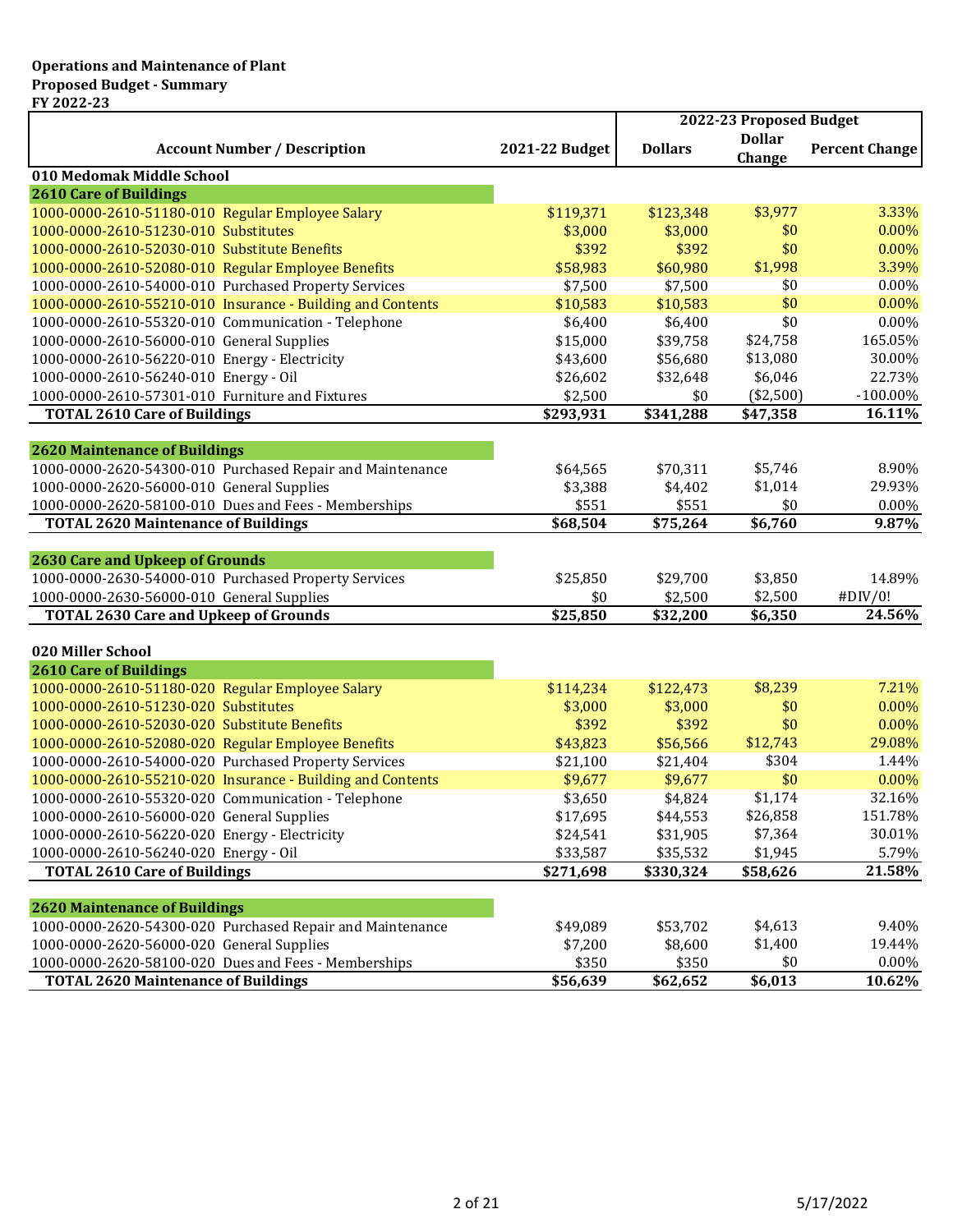|                                                                                                                  |                | 2022-23 Proposed Budget |                         |                       |
|------------------------------------------------------------------------------------------------------------------|----------------|-------------------------|-------------------------|-----------------------|
| <b>Account Number / Description</b>                                                                              | 2021-22 Budget | <b>Dollars</b>          | <b>Dollar</b><br>Change | <b>Percent Change</b> |
| <b>2630 Care and Upkeep of Grounds</b>                                                                           |                |                         |                         |                       |
| 1000-0000-2630-54000-020 Purchased Property Services                                                             | \$10,530       | \$17,460                | \$6,930                 | 65.81%                |
| 1000-0000-2630-56000-020 General Supplies                                                                        | \$0            | \$800                   | \$800                   | #DIV/0!               |
| <b>TOTAL 2630 Care and Upkeep of Grounds</b>                                                                     | \$10,530       | \$18,260                | \$7,730                 | 73.41%                |
|                                                                                                                  |                |                         |                         |                       |
| 030 Prescott Memorial School<br><b>2610 Care of Buildings</b>                                                    |                |                         |                         |                       |
| 1000-0000-2610-51180-030 Regular Employee Salary                                                                 | \$43,722       | \$45,569                | \$1,847                 | 4.22%                 |
| 1000-0000-2610-51230-030 Substitutes                                                                             | \$500          | \$500                   | \$0                     | $0.00\%$              |
| 1000-0000-2610-52030-030 Substitute Benefits                                                                     | \$65           | \$65                    | \$0                     | 0.00%                 |
| 1000-0000-2610-52080-030 Regular Employee Benefits                                                               | \$16,006       | \$16,397                | \$390                   | 2.44%                 |
| 1000-0000-2610-54000-030 Purchased Property Services                                                             | \$3,394        | \$4,740                 | \$1,346                 | 39.66%                |
| 1000-0000-2610-55210-030 Insurance - Building and Contents                                                       | \$4,725        | \$4,725                 | \$0                     | 0.00%                 |
| 1000-0000-2610-55320-030 Communication - Telephone                                                               | \$2,500        | \$2,500                 | \$0                     | 0.00%                 |
| 1000-0000-2610-56000-030 General Supplies                                                                        | \$7,200        | \$18,558                | \$11,358                | 157.75%               |
| 1000-0000-2610-56220-030 Energy - Electricity                                                                    | \$11,700       | \$15,219                | \$3,519                 | 30.08%                |
|                                                                                                                  | \$1,625        | \$2,968                 | \$1,343                 | 82.65%                |
| 1000-0000-2610-56230-030 Energy - Propane                                                                        |                |                         |                         | 22.72%                |
| 1000-0000-2610-56240-030 Energy - Oil                                                                            | \$19,603       | \$24,057                | \$4,454                 | 21.85%                |
| <b>TOTAL 2610 Care of Buildings</b>                                                                              | \$111,040      | \$135,297               | \$24,257                |                       |
| <b>2620 Maintenance of Buildings</b>                                                                             |                |                         |                         |                       |
| 1000-0000-2620-54300-030 Purchased Repair and Maintenance                                                        | \$53,000       | \$59,790                | \$6,790                 | 12.81%                |
| 1000-0000-2620-56000-030 General Supplies                                                                        | \$2,600        | \$2,600                 | \$0                     | 0.00%                 |
| 1000-0000-2620-58100-030 Dues and Fees - Memberships                                                             | \$533          | \$533                   | \$0                     | 0.00%                 |
| <b>TOTAL 2620 Maintenance of Buildings</b>                                                                       | \$56,133       | \$62,923                | \$6,790                 | 12.10%                |
|                                                                                                                  |                |                         |                         |                       |
| <b>2630 Care and Upkeep of Grounds</b>                                                                           |                |                         |                         |                       |
| 1000-0000-2630-54000-030 Purchased Property Services                                                             | \$8,390        | \$15,605                | \$7,215                 | 86.00%                |
| 1000-0000-2630-56000-030 General Supplies                                                                        | \$0            | \$1,200                 | \$1,200                 | #DIV/0!               |
| <b>TOTAL 2630 Care and Upkeep of Grounds</b>                                                                     | \$8,390        | \$16,805                | \$8,415                 | 100.30%               |
|                                                                                                                  |                |                         |                         |                       |
| 040 Union Elementary School<br><b>2610 Care of Buildings</b>                                                     |                |                         |                         |                       |
| 1000-0000-2610-51180-040 Regular Employee Salary                                                                 | \$42,994       | \$44,955                | \$1,961                 | 4.56%                 |
|                                                                                                                  |                |                         |                         |                       |
| 1000-0000-2610-51230-040 Substitutes<br>1000-0000-2610-52030-040 Substitute Benefits                             | \$500<br>\$65  | \$500<br>\$65           | (50)<br>\$0             | $-0.02\%$<br>0.00%    |
| 1000-0000-2610-52080-040 Regular Employee Benefits                                                               | \$28,370       | \$29,495                | \$1,125                 | 3.96%                 |
|                                                                                                                  |                |                         | \$664                   | 18.97%                |
| 1000-0000-2610-54000-040 Purchased Property Services                                                             | \$3,500        | \$4,164                 | \$0                     | 0.00%                 |
| 1000-0000-2610-55210-040 Insurance - Building and Contents<br>1000-0000-2610-55320-040 Communication - Telephone | \$10,583       | \$10,583                | \$500                   | 14.60%                |
| 1000-0000-2610-56000-040 General Supplies                                                                        | \$3,425        | \$3,925                 |                         |                       |
|                                                                                                                  | \$12,600       | \$11,600                | (\$1,000)               | $-7.94%$              |
| 1000-0000-2610-56220-040 Energy - Electricity                                                                    | \$27,885       | \$36,250                | \$8,365                 | 30.00%                |
| 1000-0000-2610-56230-040 Energy - Propane                                                                        | \$980          | \$1,790                 | \$810                   | 82.65%                |
| 1000-0000-2610-56240-040 Energy - Oil                                                                            | \$19,856       | \$24,652                | \$4,796                 | 24.15%                |
| 1000-0000-2610-56290-040 Energy - Wood Pellets                                                                   | \$11,000       | \$16,000                | \$5,000                 | 45.45%                |
| <b>TOTAL 2610 Care of Buildings</b>                                                                              | \$161,758      | \$183,979               | \$22,220                | 13.74%                |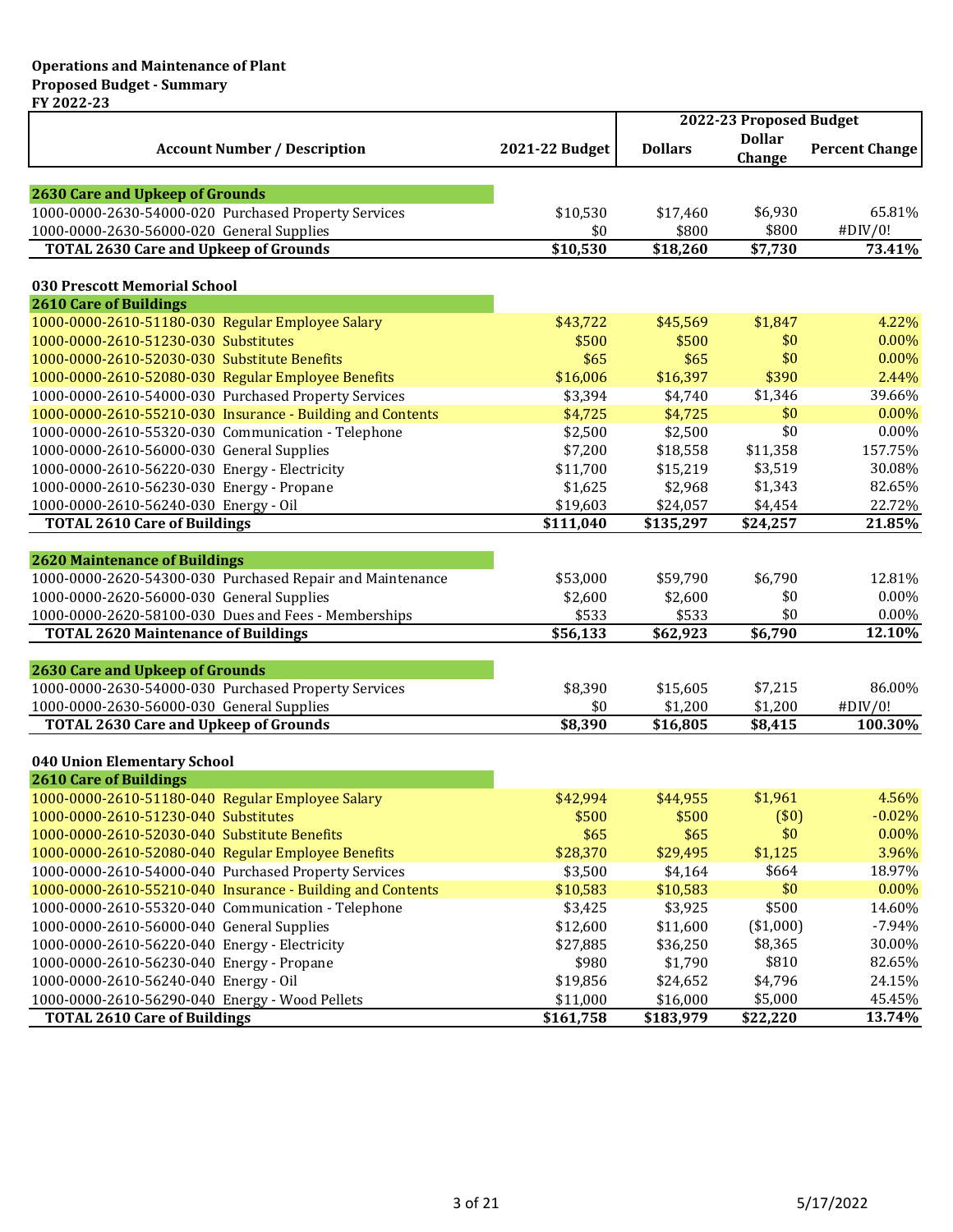|                                                            |                | 2022-23 Proposed Budget |                         |                       |
|------------------------------------------------------------|----------------|-------------------------|-------------------------|-----------------------|
| <b>Account Number / Description</b>                        | 2021-22 Budget | <b>Dollars</b>          | <b>Dollar</b><br>Change | <b>Percent Change</b> |
| <b>2620 Maintenance of Buildings</b>                       |                |                         |                         |                       |
| 1000-0000-2620-54300-040 Purchased Repair and Maintenance  | \$50,000       | \$53,085                | \$3,085                 | 6.17%                 |
| 1000-0000-2620-56000-040 General Supplies                  | \$1,650        | \$2,700                 | \$1,050                 | 63.64%                |
| 1000-0000-2620-58100-040 Dues and Fees - Memberships       | \$650          | \$650                   | \$0                     | 0.00%                 |
| <b>TOTAL 2620 Maintenance of Buildings</b>                 | \$52,300       | \$56,435                | \$4,135                 | 7.91%                 |
| <b>2630 Care and Upkeep of Grounds</b>                     |                |                         |                         |                       |
| 1000-0000-2630-54000-040 Purchased Property Services       | \$8,060        | \$11,260                | \$3,200                 | 39.70%                |
| 1000-0000-2630-56000-040 General Supplies                  | \$0            | \$850                   | \$850                   | #DIV/0!               |
| <b>TOTAL 2630 Care and Upkeep of Grounds</b>               | \$8,060        | \$12,110                | \$4,050                 | 50.25%                |
| 050 Warren Community School                                |                |                         |                         |                       |
| <b>2610 Care of Buildings</b>                              |                |                         |                         |                       |
| 1000-0000-2610-51180-050 Regular Employee Salary           | \$126,693      | \$127,033               | \$340                   | 0.27%                 |
| 1000-0000-2610-51230-050 Substitutes                       | \$3,000        | \$3,000                 | (50)                    | 0.00%                 |
| 1000-0000-2610-52030-050 Substitute Benefits               | \$392          | \$392                   | \$0                     | 0.00%                 |
| 1000-0000-2610-52080-050 Regular Employee Benefits         | \$55,826       | \$37,214                | (\$18,612)              | $-33.34%$             |
| 1000-0000-2610-54000-050 Purchased Property Services       | \$15,567       | \$13,454                | (\$2,113)               | $-13.57%$             |
| 1000-0000-2610-55210-050 Insurance - Building and Contents | \$12,957       | \$12,957                | \$0                     | 0.00%                 |
| 1000-0000-2610-55320-050 Communication - Telephone         | \$5,200        | \$6,200                 | \$1,000                 | 19.23%                |
| 1000-0000-2610-56000-050 General Supplies                  | \$20,750       | \$39,108                | \$18,358                | 88.47%                |
| 1000-0000-2610-56220-050 Energy - Electricity              | \$36,819       | \$47,864                | \$11,045                | 30.00%                |
| 1000-0000-2610-56240-050 Energy - Oil                      | \$38,137       | \$46,805                | \$8,668                 | 22.73%                |
| <b>TOTAL 2610 Care of Buildings</b>                        | \$315,341      | \$334,026               | \$18,685                | 5.93%                 |
|                                                            |                |                         |                         |                       |
| <b>2620 Maintenance of Buildings</b>                       |                |                         |                         |                       |
| 1000-0000-2620-54300-050 Purchased Repair and Maintenance  | \$54,190       | \$65,338                | \$11,148                | 20.57%                |
| 1000-0000-2620-56000-050 General Supplies                  | \$6,400        | \$7,800                 | \$1,400                 | 21.88%                |
| 1000-0000-2620-58100-050 Dues and Fees - Memberships       | \$280          | \$280                   | \$0                     | 0.00%                 |
| <b>TOTAL 2620 Maintenance of Buildings</b>                 | \$60,870       | \$73,418                | \$12,548                | 20.61%                |
| <b>2630 Care and Upkeep of Grounds</b>                     |                |                         |                         |                       |
| 1000-0000-2630-54000-050 Purchased Property Services       | \$10,250       | \$15,760                | \$5,510                 | 53.76%                |
| 1000-0000-2630-56000-050 General Supplies                  | \$0            | \$1,000                 | \$1,000                 | #DIV/0!               |
| <b>TOTAL 2630 Care and Upkeep of Grounds</b>               | \$10,250       | \$16,760                | \$6,510                 | 63.51%                |
|                                                            |                |                         |                         |                       |
| 060 Friendship Village School                              |                |                         |                         |                       |
| <b>2610 Care of Buildings</b>                              |                |                         |                         |                       |
| 1000-0000-2610-51180-060 Regular Employee Salary           | \$43,347       | \$45,293                | \$1,946                 | 4.49%                 |
| 1000-0000-2610-51230-060 Substitutes                       | \$500          | \$500                   | (\$0)                   | $-0.02%$              |
| 1000-0000-2610-52030-060 Substitute Benefits               | \$65           | \$65                    | \$0                     | 0.00%                 |
| 1000-0000-2610-52080-060 Regular Employee Benefits         | \$24,332       | \$25,218                | \$885                   | 3.64%                 |
| 1000-0000-2610-54000-060 Purchased Property Services       | \$5,000        | \$5,400                 | \$400                   | 8.00%                 |
| 1000-0000-2610-55210-060 Insurance - Building and Contents | \$3,355        | \$3,355                 | \$0                     | 0.00%                 |
| 1000-0000-2610-55320-060 Communication - Telephone         | \$1,900        | \$2,100                 | \$200                   | 10.53%                |
| 1000-0000-2610-56000-060 General Supplies                  | \$6,300        | \$8,700                 | \$2,400                 | 38.10%                |
| 1000-0000-2610-56220-060 Energy - Electricity              | \$10,913       | \$14,186                | \$3,273                 | 29.99%                |
| 1000-0000-2610-56240-060 Energy - Oil                      | \$11,479       | \$14,089                | \$2,610                 | 22.73%                |
| <b>TOTAL 2610 Care of Buildings</b>                        | \$107,192      | \$118,906               | \$11,714                | 10.93%                |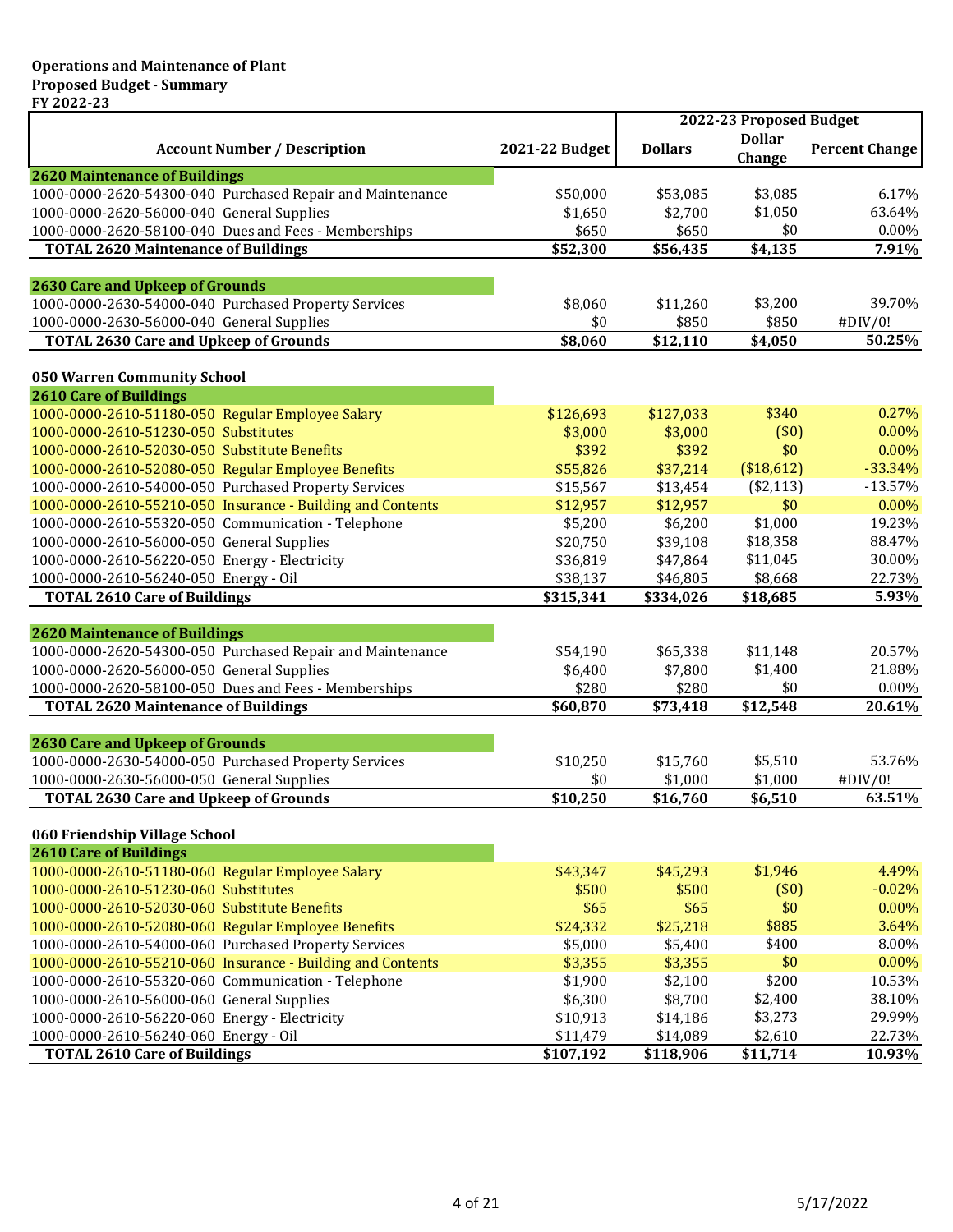|                                                            |                | 2022-23 Proposed Budget |                         |                       |
|------------------------------------------------------------|----------------|-------------------------|-------------------------|-----------------------|
| <b>Account Number / Description</b>                        | 2021-22 Budget | <b>Dollars</b>          | <b>Dollar</b><br>Change | <b>Percent Change</b> |
|                                                            |                |                         |                         |                       |
| <b>2620 Maintenance of Buildings</b>                       |                |                         |                         |                       |
| 1000-0000-2620-54300-060 Purchased Repair and Maintenance  | \$29,000       | \$58,511                | \$29,511                | 101.76%               |
| 1000-0000-2620-56000-060 General Supplies                  | \$1,300        | \$2,500                 | \$1,200                 | 92.31%                |
| 1000-0000-2620-58100-060 Dues and Fees - Memberships       | \$160          | \$160                   | \$0                     | 0.00%                 |
| <b>TOTAL 2620 Maintenance of Buildings</b>                 | \$30,460       | \$61,171                | \$30,711                | 100.82%               |
| <b>2630 Care and Upkeep of Grounds</b>                     |                |                         |                         |                       |
| 1000-0000-2630-54000-060 Purchased Property Services       | \$4,550        | \$7,420                 | \$2,870                 | 63.08%                |
| 1000-0000-2630-56000-060 General Supplies                  | \$0            | \$800                   | \$800                   | #DIV/0!               |
| <b>TOTAL 2630 Care and Upkeep of Grounds</b>               | \$4,550        | \$8,220                 | \$3,670                 | 80.66%                |
|                                                            |                |                         |                         |                       |
| 300 Medomak Valley High School                             |                |                         |                         |                       |
| <b>2610 Care of Buildings</b>                              |                |                         |                         |                       |
| 1000-0000-2610-51180-300 Regular Employee Salary           | \$235,144      | \$205,145               | (\$29,999)              | $-12.76%$             |
| 1000-0000-2610-51230-300 Substitutes                       | \$5,000        | \$5,000                 | \$0                     | 0.00%                 |
| 1000-0000-2610-52030-300 Substitute Benefits               | \$653          | \$653                   | \$0                     | 0.00%                 |
| 1000-0000-2610-52080-300 Regular Employee Benefits         | \$107,292      | \$84,430                | (\$22,861)              | $-21.31%$             |
| 1000-0000-2610-54000-300 Purchased Property Services       | \$12,000       | \$12,000                | \$0                     | 0.00%                 |
| 1000-0000-2610-55210-300 Insurance - Building and Contents | \$27,907       | \$27,907                | \$0                     | 0.00%                 |
| 1000-0000-2610-55320-300 Communication - Telephone         | \$7,525        | \$11,860                | \$4,335                 | 57.61%                |
| 1000-0000-2610-56000-300 General Supplies                  | \$26,000       | \$47,500                | \$21,500                | 82.69%                |
| 1000-0000-2610-56220-300 Energy - Electricity              | \$47,503       | \$61,700                | \$14,197                | 29.89%                |
| 1000-0000-2610-56230-300 Energy - Propane                  | \$3,540        | \$6,465                 | \$2,925                 | 82.64%                |
| 1000-0000-2610-56240-300 Energy - Oil                      | \$67,128       | \$82,385                | \$15,257                | 22.73%                |
| <b>TOTAL 2610 Care of Buildings</b>                        | \$539,691      | \$545,046               | \$5,355                 | 0.99%                 |
| <b>2620 Maintenance of Buildings</b>                       |                |                         |                         |                       |
| 1000-0000-2620-54300-300 Purchased Repair and Maintenance  | \$106,535      | \$114,255               | \$7,720                 | 7.25%                 |
| 1000-0000-2620-56000-300 General Supplies                  | \$10,000       | \$7,000                 | (\$3,000)               | -30.00%               |
| 1000-0000-2620-58100-300 Dues and Fees - Memberships       | \$590          | \$590                   | \$0                     | 0.00%                 |
| <b>TOTAL 2620 Maintenance of Buildings</b>                 | \$117,125      | \$121,845               | \$4,720                 | 4.03%                 |
|                                                            |                |                         |                         |                       |
| <b>2630 Care and Upkeep of Grounds</b>                     |                |                         |                         |                       |
| 1000-0000-2630-54000-300 Purchased Property Services       | \$25,850       | \$31,700                | \$5,850                 | 22.63%                |
| 1000-0000-2630-56000-300 General Supplies                  | \$0            | \$2,800                 | \$2,800                 | #DIV/0!               |
| <b>TOTAL 2630 Care and Upkeep of Grounds</b>               | \$25,850       | \$34,500                | \$8,650                 | 33.46%                |
| 2660 Security                                              |                |                         |                         |                       |
| 1000-0000-2660-53400-300 Contracted Services               | \$40,500       | \$40,500                | \$0                     | 0.00%                 |
| <b>TOTAL 2660 Security</b>                                 | \$40,500       | \$40,500                | \$0                     | $0.00\%$              |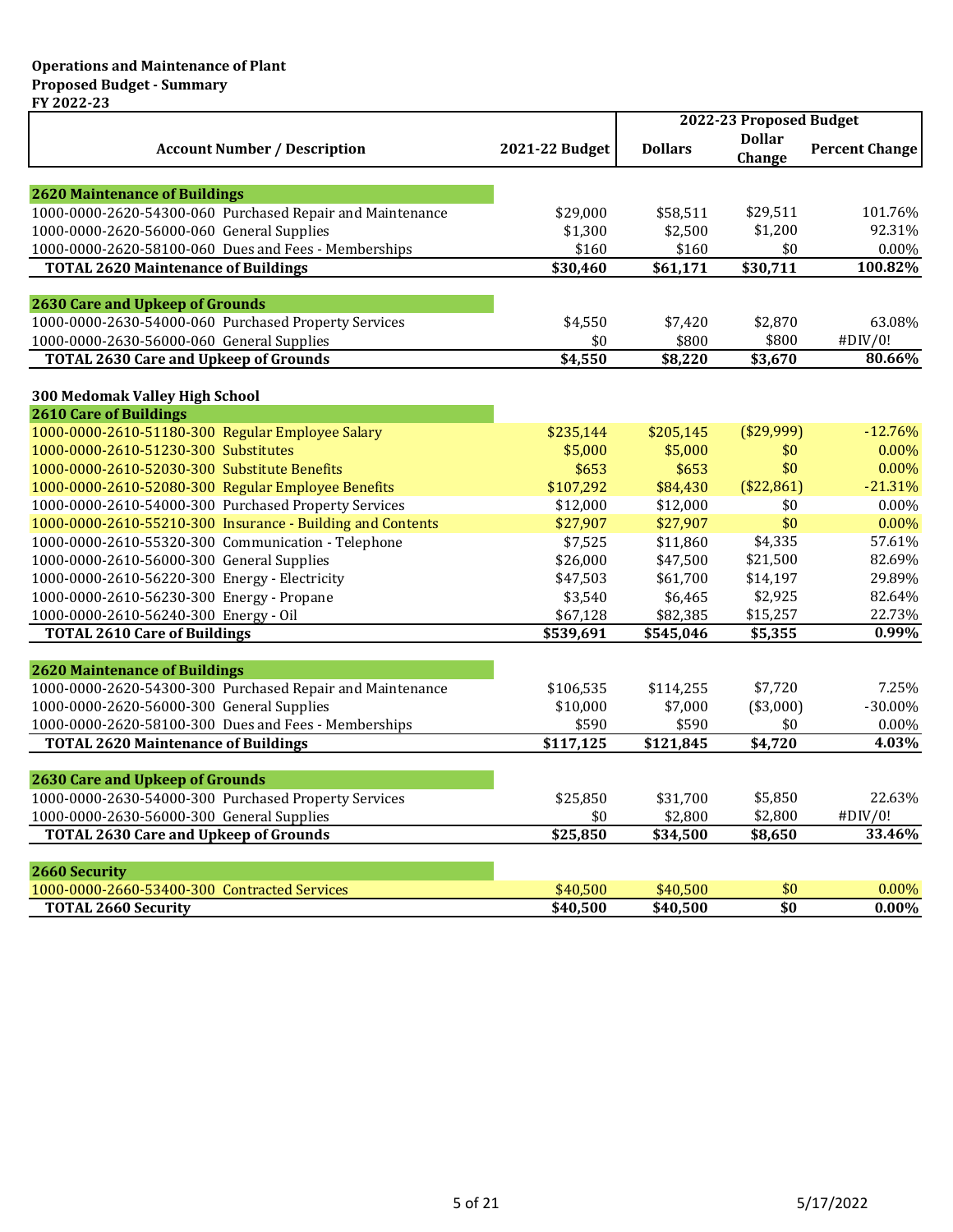|                                                            |                | 2022-23 Proposed Budget |                         |                       |
|------------------------------------------------------------|----------------|-------------------------|-------------------------|-----------------------|
| <b>Account Number / Description</b>                        | 2021-22 Budget | <b>Dollars</b>          | <b>Dollar</b><br>Change | <b>Percent Change</b> |
| 900 District-Wide                                          |                |                         |                         |                       |
| <b>2610 Care of Buildings</b>                              |                |                         |                         |                       |
| 1000-0000-2610-56000-900 General Supplies                  | \$0            | \$22,050                | \$22,050                | #DIV/0!               |
| <b>TOTAL 2630 Care and Upkeep of Grounds</b>               | \$0            | \$22,050                | \$22,050                | #DIV/0!               |
|                                                            |                |                         |                         |                       |
| <b>2620 Maintenance of Buildings</b>                       |                |                         |                         |                       |
| 1000-0000-2620-51180-900 Regular Employee Salary           | \$163,560      | \$217,053               | \$53,493                | 32.71%                |
| 1000-0000-2620-52080-900 Regular Employee Benefits         | \$55,207       | \$74,068                | \$18,861                | 34.16%                |
| 1000-0000-2620-54300-900 Purchased Repair and Maintenance  | \$128,718      | \$100,000               | (\$28,718)              | $-22.31%$             |
| 1000-0000-2620-55320-900 Communication - Telephone         | \$4,000        | \$7,000                 | \$3,000                 | 75.00%                |
| 1000-0000-2620-55800-900 Travel Reimbursement              | \$1,000        | \$1,000                 | \$0                     | 0.00%                 |
| 1000-0000-2620-56000-900 General Supplies                  | \$1,717        | \$1,717                 | \$0                     | 0.00%                 |
| 1000-0000-2620-56260-900 Diesel/Gasoline                   | \$500          | \$0                     | (\$500)                 | $-100.00\%$           |
| <b>TOTAL 2620 Maintenance of Buildings</b>                 | \$354,702      | \$400,838               | \$46,136                | 13.01%                |
|                                                            |                |                         |                         |                       |
| <b>2690 Capital Renewal and Renovation</b>                 |                |                         |                         |                       |
| 1000-0000-2690-58310-900 Capital Renewal Debt              | \$240,977      | \$244,725               | \$3,748                 | 1.56%                 |
| 1000-0000-2690-58320-900 Capital Renewal Interest          | \$39,087       | \$45,355                | \$6,268                 | 16.04%                |
| <b>TOTAL 2690 Capital Renewal and Renovation</b>           | \$280,064      | \$290,080               | \$10,016                | 3.58%                 |
| 910 Central Office                                         |                |                         |                         |                       |
| <b>2620 Maintenance of Buildings</b>                       |                |                         |                         |                       |
| 1000-0000-2620-51180-910 Regular Employee Salary           | \$20,821       | \$21,649                | \$828                   | 3.98%                 |
| 1000-0000-2620-52080-910 Regular Employee Benefits         | \$2,681        | \$2,589                 | (\$92)                  | $-3.42%$              |
| 1000-0000-2620-54300-910 Purchased Repair and Maintenance  | \$2,500        | \$2,500                 | \$0                     | 0.00%                 |
| 1000-0000-2620-55210-910 Insurance - Building and Contents | \$795          | \$795                   | \$0                     | 0.00%                 |
| 1000-0000-2620-55320-910 Communication - Telephone         | \$6,800        | \$6,800                 | \$0                     | 0.00%                 |
| 1000-0000-2620-56000-910 General Supplies                  | \$2,500        | \$4,500                 | \$2,000                 | 80.00%                |
| <b>TOTAL 910 Central Office</b>                            | \$36,097       | \$38,833                | \$2,736                 | 7.58%                 |
|                                                            |                |                         |                         |                       |
| <b>Total Cost Center-based costs</b>                       | \$1,326,451    | \$1,665,572             | \$339,121               | 25.57%                |
| <b>Total District-based costs</b>                          | \$1,721,074    | \$1,768,158             | \$47,084                | 2.74%                 |
| <b>TOTAL 1000 General Fund</b>                             | \$3,047,525    | \$3,433,730             | \$386,205               | 12.67%                |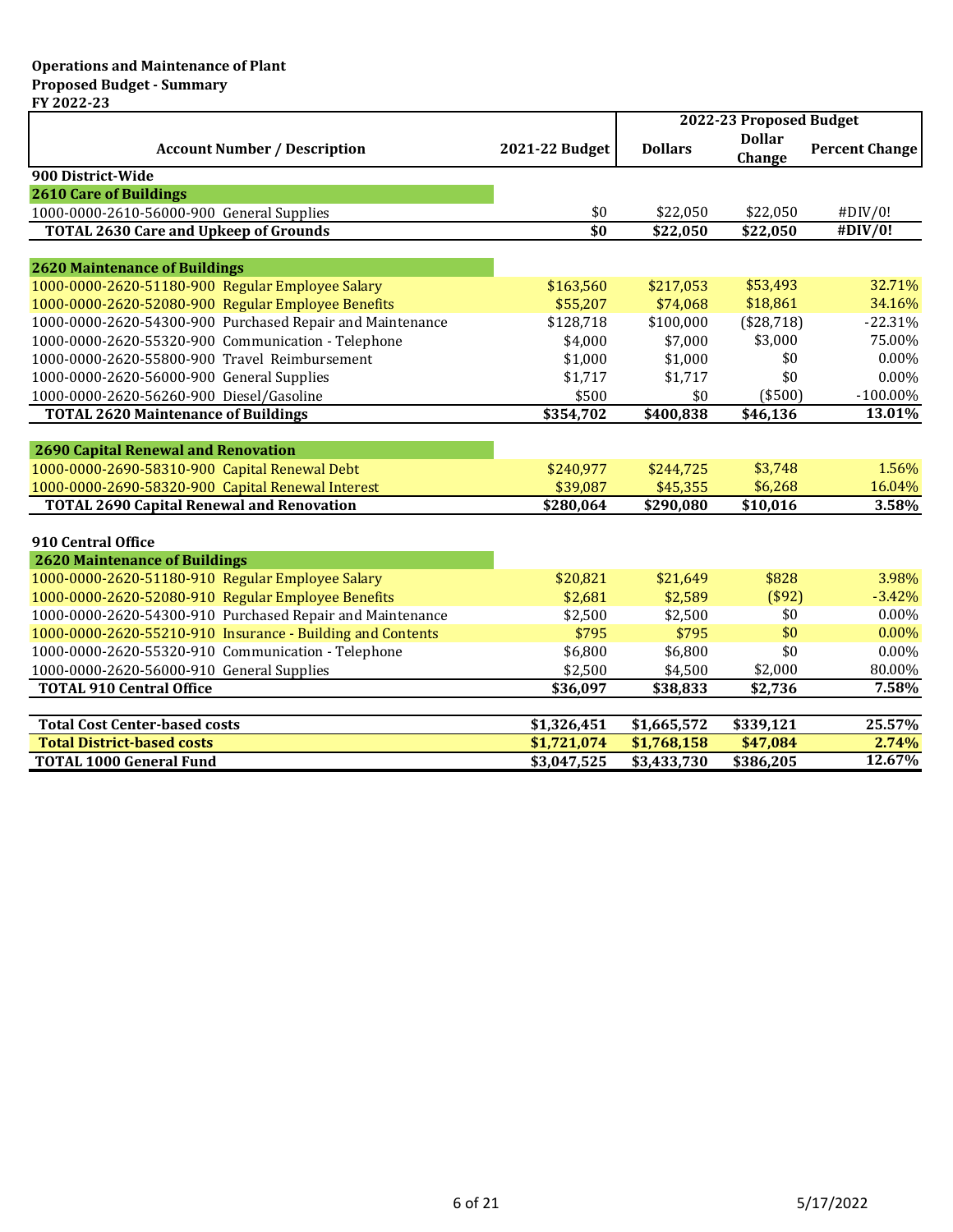**Operations and Maintenance of Plant**

**Proposed Budget - Detail FY 2022-23**

| FY 2022-23                            | <b>Item Description</b>                                   |          | <b>Total</b> |
|---------------------------------------|-----------------------------------------------------------|----------|--------------|
| 010 Medomak Middle School             |                                                           |          |              |
| <b>2610 Care of Buildings</b>         |                                                           |          |              |
|                                       | 1000-0000-2610-54000-010 Purchased Property Services      |          |              |
|                                       | Unifirst-mops/towels/rags                                 | \$       | 7,500        |
|                                       | <b>Total</b>                                              | \$       | 7,500        |
|                                       |                                                           |          |              |
|                                       | 1000-0000-2610-55320-010 Communication - Telephone        |          |              |
|                                       | Line land telephone                                       | \$<br>\$ | 6,400        |
|                                       | <b>Total</b>                                              |          | 6,400        |
|                                       | 1000-0000-2610-56000-010 General Supplies                 |          |              |
|                                       | Clean-O-Rama                                              | \$       | 38,358       |
|                                       | <b>RZR Hardware</b>                                       | \$       | 1,400        |
|                                       | <b>Total</b>                                              | \$       | 39,758       |
|                                       |                                                           |          |              |
|                                       | 1000-0000-2610-56220-010 Energy - Electricity             |          |              |
|                                       | <b>CMP</b>                                                | \$       | 56,680       |
|                                       | <b>Total</b>                                              | \$       | 56,680       |
|                                       |                                                           |          |              |
| 1000-0000-2610-56240-010 Energy - Oil |                                                           |          |              |
|                                       | 12092 gallons @ \$2.70                                    | \$       | 32,648       |
|                                       | <b>Total</b>                                              | \$       | 32,648       |
|                                       |                                                           |          |              |
| <b>2620 Maintenance of Buildings</b>  |                                                           |          |              |
|                                       | 1000-0000-2620-54300-010 Purchased Repair and Maintenance |          |              |
|                                       | Clean/service radon system                                | \$       | 1,500        |
|                                       | DM Walsh Gym Floor refinish                               | \$       | 1,800        |
|                                       | <b>Firesafe Equipment</b>                                 | \$       | 3,509        |
|                                       | Hi Tech Fire Protection                                   | \$       | 1,554        |
|                                       | <b>Interstate Septic</b>                                  | \$       | 1,812        |
|                                       | <b>Modern Pest Services</b>                               | \$       | 2,928        |
|                                       | National Elevator Inspection                              | \$       | 350          |
|                                       | Otis Elevator                                             | \$       | 2,330        |
|                                       | Pine Tree Waste                                           | \$       | 4,380        |
|                                       | <b>Seacoast Security</b>                                  | \$       | 4,140        |
|                                       | Service bleachers                                         | \$       | 1,100        |
|                                       | Siemens                                                   | \$       | 32,479       |
|                                       | Simard & Sons                                             | \$       | 400          |
|                                       | <b>Water Quality and Compliance</b>                       | \$       | 2,629        |
|                                       | Repairs                                                   | \$       | 9,400        |
|                                       | <b>Total</b>                                              | \$       | 70,311       |

# **1000-0000-2620-56000-010 General Supplies**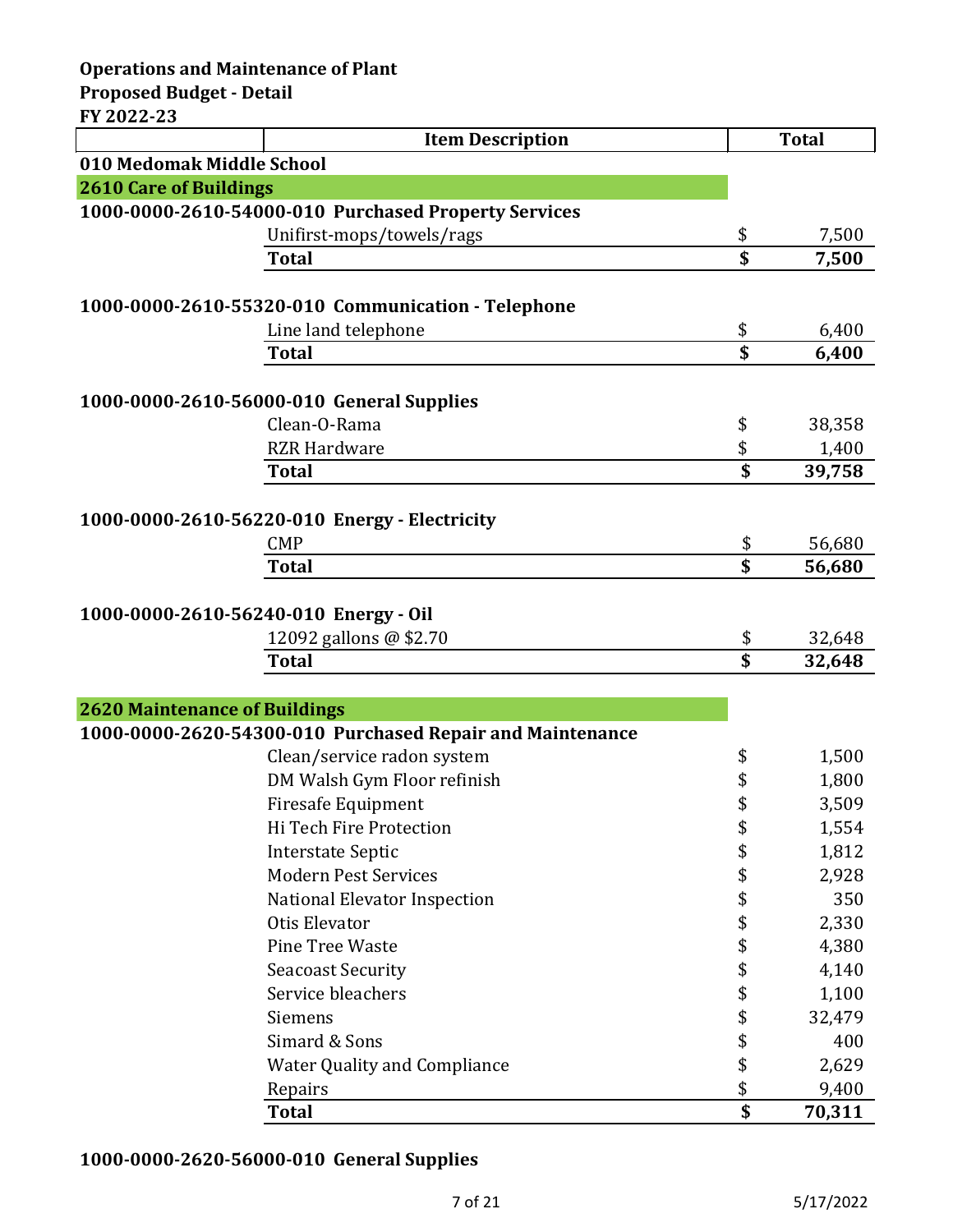## **Operations and Maintenance of Plant Proposed Budget - Detail FY 2022-23**

|                                | <b>Item Description</b>                                  | <b>Total</b> |
|--------------------------------|----------------------------------------------------------|--------------|
|                                | Grainger                                                 | \$<br>291    |
|                                | Gilman-Light bulbs and electrical parts                  | 1,312        |
|                                | HD Supply-Ventilation filters                            | \$<br>1,900  |
|                                | RZR Hardware-Misc.                                       | \$<br>899    |
|                                | <b>Total</b>                                             | \$<br>4,402  |
|                                | 1000-0000-2620-58100-010 Dues and Fees - Memberships     |              |
|                                | State of Maine elevator and boiler certificates, Tier 2  | \$<br>551    |
|                                | <b>Total</b>                                             | \$<br>551    |
| <b>2630 Fields and Grounds</b> | 1000-0000-2630-54300-010 Repair and Maintenance Services |              |
|                                | Lawn mowing service                                      | \$<br>14,750 |
|                                | Plowing service                                          | \$<br>13,250 |
|                                | Wood chips                                               | \$<br>700    |
|                                | Parking Lot Sweeping                                     | \$<br>1,000  |
|                                | <b>Total</b>                                             | \$<br>29,700 |
|                                | 1000-0000-2630-56000-010 General Supplies                |              |
|                                | <b>Winter Salt</b>                                       | \$<br>2,500  |
|                                | <b>Total</b>                                             | \$<br>2,500  |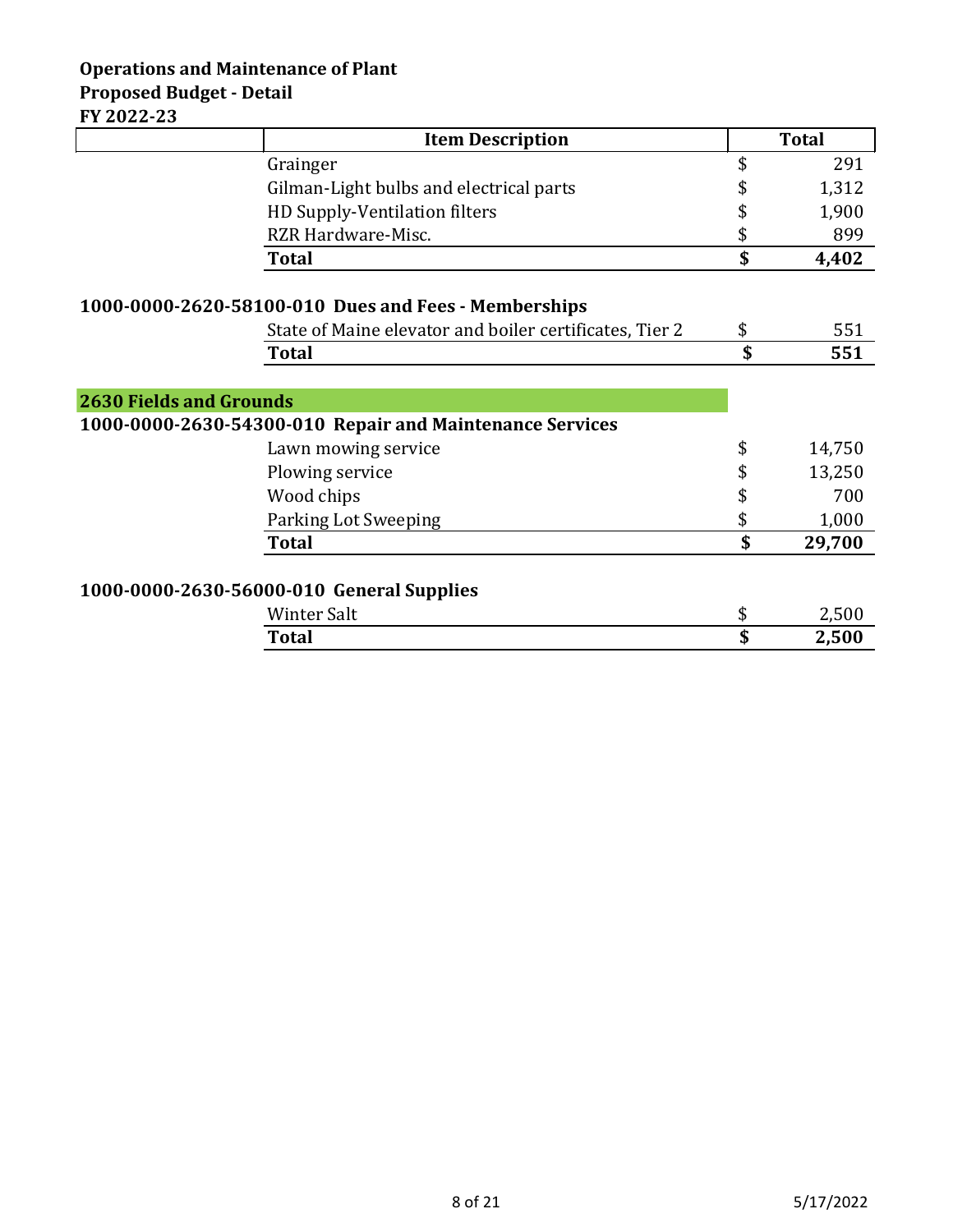|                               | <b>Item Description</b>                                   |                 | <b>Total</b> |
|-------------------------------|-----------------------------------------------------------|-----------------|--------------|
|                               |                                                           |                 |              |
| 020 Miller School             |                                                           |                 |              |
| <b>2610 Care of Buildings</b> |                                                           |                 |              |
|                               | 1000-0000-2610-54000-020 Purchased Property Services      |                 |              |
|                               | Maine Water                                               | \$              | 4,712        |
|                               | <b>Waldoboro Utility District</b>                         | \$              | 11,400       |
|                               | Unifirst                                                  | \$              | 5,292        |
|                               | <b>Total</b>                                              | \$              | 21,404       |
|                               | 1000-0000-2610-55320-020 Communication - Telephone        |                 |              |
|                               | Land Line telephone                                       | \$              | 4,824        |
|                               | <b>Total</b>                                              | \$              | 4,824        |
|                               |                                                           |                 |              |
|                               | 1000-0000-2610-56000-020 General Supplies                 |                 |              |
|                               | Clean-O-Rama                                              | \$              | 38,358       |
|                               | Supplies                                                  | \$              | 6,195        |
|                               | <b>Total</b>                                              | \$              | 44,553       |
|                               |                                                           |                 |              |
|                               | 1000-0000-2610-56220-020 Energy - Electricity             |                 |              |
|                               | <b>CMP</b>                                                | \$              | 31,905       |
|                               | <b>Total</b>                                              | \$              | 31,905       |
|                               |                                                           |                 |              |
|                               | 1000-0000-2610-56230-020 Energy-Propane                   |                 |              |
|                               | 19850 gallons @ \$1.79                                    | \$              | 35,532       |
|                               | <b>Total</b>                                              | \$              | 35,532       |
|                               |                                                           |                 |              |
|                               | <b>2620 Maintenance of Buildings</b>                      |                 |              |
|                               | 1000-0000-2620-54300-020 Purchased Repair and Maintenance |                 |              |
|                               | <b>Boyington's Backflow Testing</b>                       | \$              | 210          |
|                               | <b>Cunningham Security</b>                                | \$              | 1,600        |
|                               | DM Walsh Gym Floor refinish                               | \$              | 1,700        |
|                               | <b>Firesafe Equipment</b>                                 | \$              | 1,200        |
|                               | <b>Interstate Septic</b>                                  | \$              | 300          |
|                               | <b>Modern Pest Services</b>                               | \$              | 3,010        |
|                               | National Elevator Inspection                              | \$              | 350          |
|                               | Otis Elevator                                             | \$              | 2,892        |
|                               | Pine Tree Waste                                           | \$              | 4,580        |
|                               | <b>Seacoast Security</b>                                  | \$              | 760          |
|                               | Service bleachers                                         | \$              | 1,100        |
|                               | Siemens                                                   | \$              | 25,000       |
|                               | Repairs                                                   | \$              | 11,000       |
|                               | <b>Total</b>                                              | $\overline{\$}$ | 53,702       |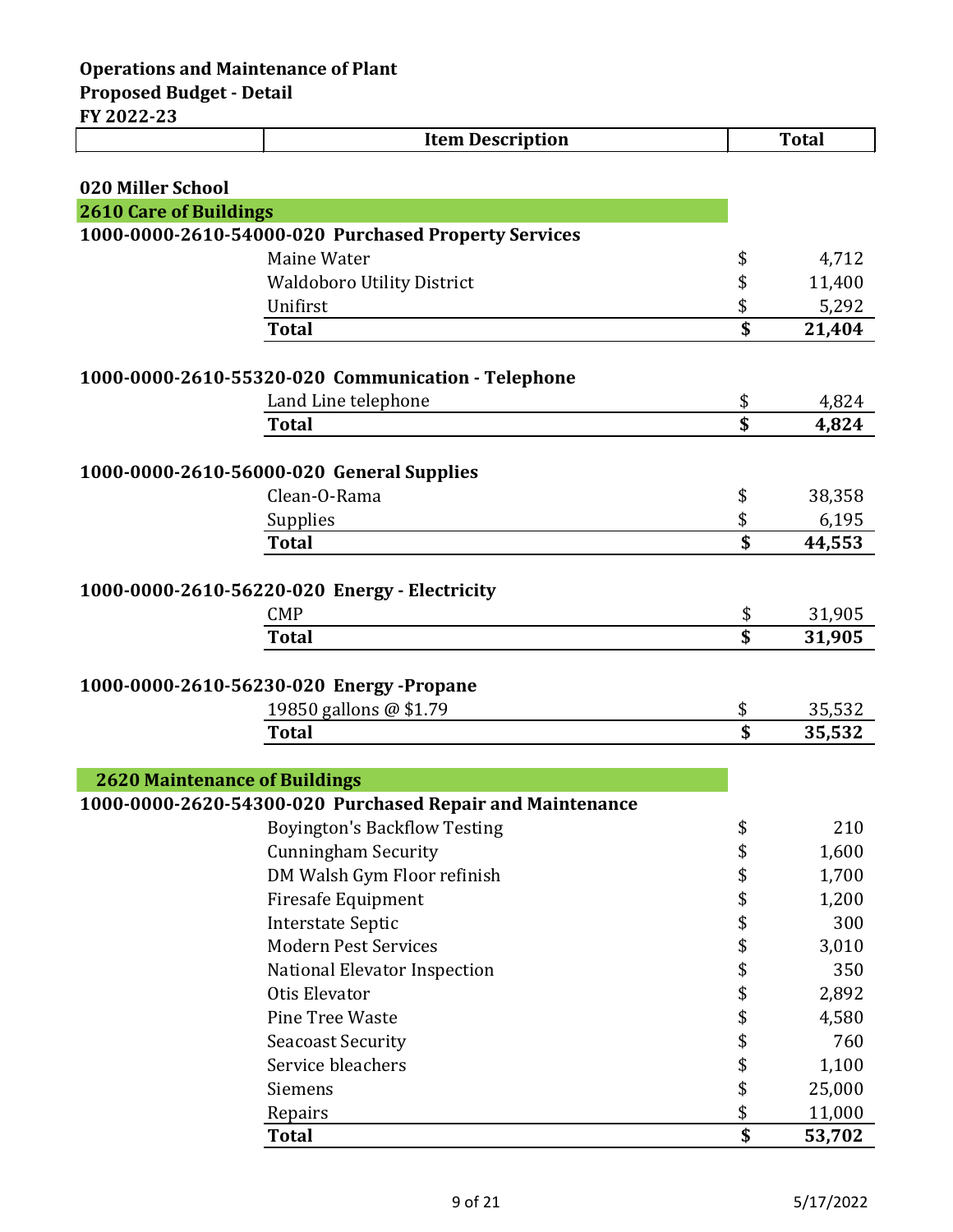## **Operations and Maintenance of Plant Proposed Budget - Detail**

**FY 2022-23**

|                                        | <b>Item Description</b>                                  | <b>Total</b> |
|----------------------------------------|----------------------------------------------------------|--------------|
|                                        | 1000-0000-2620-56000-020 General Supplies                |              |
|                                        | Gilman-Light bulbs etc.                                  | \$<br>2,300  |
|                                        | HD Supply-Ventilation filters                            | \$<br>1,800  |
|                                        | Supplies                                                 | \$<br>4,500  |
|                                        | <b>Total</b>                                             | \$<br>8,600  |
|                                        | 1000-0000-2620-58100-020 Dues and Fees - Memberships     |              |
|                                        | State of Maine elevator and boiler certificates          | \$<br>350    |
|                                        | <b>Total</b>                                             | \$<br>350    |
|                                        |                                                          |              |
| <b>2630 Care and Upkeep of Grounds</b> |                                                          |              |
|                                        | 1000-0000-2630-54300-020 Repair and Maintenance Services |              |
|                                        | Lawn mowing service                                      | \$<br>3,960  |
|                                        | Plowing service                                          | \$<br>10,200 |
|                                        | <b>Brown tail Moth Treatment</b>                         | \$<br>1,000  |
|                                        | Parking Lot sweeping                                     | \$<br>1,000  |
|                                        | Playground chips                                         | \$<br>1,300  |
|                                        | <b>Total</b>                                             | \$<br>17,460 |
|                                        | 1000-0000-2630-56000-020 General Supplies                |              |
|                                        | <b>Winter Salt</b>                                       | \$<br>800    |
|                                        | <b>Total</b>                                             | \$<br>800    |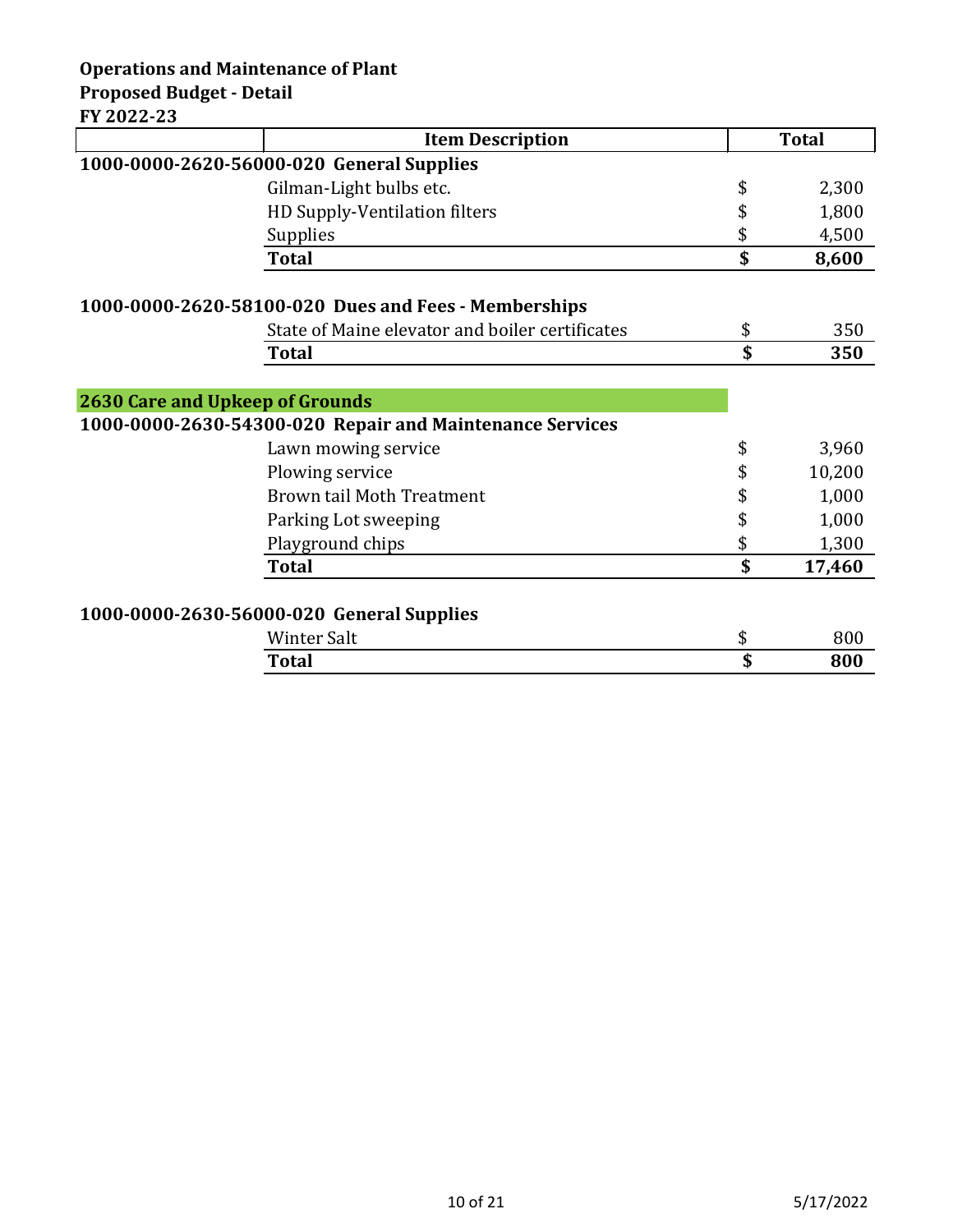| 1 AVAA AJ                             | <b>Item Description</b>                                   |          | <b>Total</b> |
|---------------------------------------|-----------------------------------------------------------|----------|--------------|
|                                       |                                                           |          |              |
| 030 Prescott Memorial School          |                                                           |          |              |
| <b>2610 Care of Buildings</b>         |                                                           |          |              |
|                                       | 1000-0000-2610-54000-030 Purchased Property Services      |          |              |
|                                       | Unifirst                                                  | \$       | 4,740        |
|                                       | <b>Total</b>                                              | \$       | 4,740        |
|                                       | 1000-0000-2610-55320-030 Communication - Telephone        |          |              |
|                                       | Land line telephones                                      | \$       | 2,500        |
|                                       | <b>Total</b>                                              | \$       | 2,500        |
|                                       |                                                           |          |              |
|                                       | 1000-0000-2610-56000-030 General Supplies                 |          |              |
|                                       | Clean-O-Rama                                              | \$       | 18,358       |
|                                       | <b>Union True Value</b>                                   | \$       | 200          |
|                                       | <b>Total</b>                                              | \$       | 18,558       |
|                                       |                                                           |          |              |
|                                       | 1000-0000-2610-56220-030 Energy - Electricity             |          |              |
|                                       | <b>CMP</b>                                                | \$       | 15,219       |
|                                       | <b>Total</b>                                              | \$       | 15,219       |
|                                       |                                                           |          |              |
|                                       | 1000-0000-2610-56230-030 Energy - Propane                 |          |              |
|                                       | Propane 1658 gal @ 1.79                                   | \$       | 2,968        |
|                                       | <b>Total</b>                                              | \$       | 2,968        |
|                                       |                                                           |          |              |
| 1000-0000-2610-56240-030 Energy - Oil |                                                           |          |              |
|                                       | 8910 gallons @ \$2.70                                     | \$<br>\$ | 24,057       |
|                                       | <b>Total</b>                                              |          | 24,057       |
|                                       |                                                           |          |              |
| <b>2620 Maintenance of Buildings</b>  | 1000-0000-2620-54300-030 Purchased Repair and Maintenance |          |              |
|                                       | DM Walsh Gym Floor refinish                               | \$       | 1,200        |
|                                       | <b>Firesafe Equipment</b>                                 | \$       | 360          |
|                                       | <b>Interstate Septic</b>                                  | \$       | 985          |
|                                       | <b>Modern Pest Services</b>                               | \$       | 3,205        |
|                                       | National Elevator Inspection                              | \$       | 700          |
|                                       | Otis Elevator                                             | \$       | 1,372        |
|                                       | Pine Tree Waste                                           | \$       | 3,845        |
|                                       | <b>Seacoast Security</b>                                  | \$       | 2,388        |
|                                       | Service bleachers                                         | \$       | 1,100        |
|                                       | Siemens                                                   | \$       | 20,000       |
|                                       | <b>Water Quality and Compliance</b>                       | \$       | 1,135        |
|                                       | Repairs                                                   | \$       | 23,500       |
|                                       | <b>Total</b>                                              | \$       | 59,790       |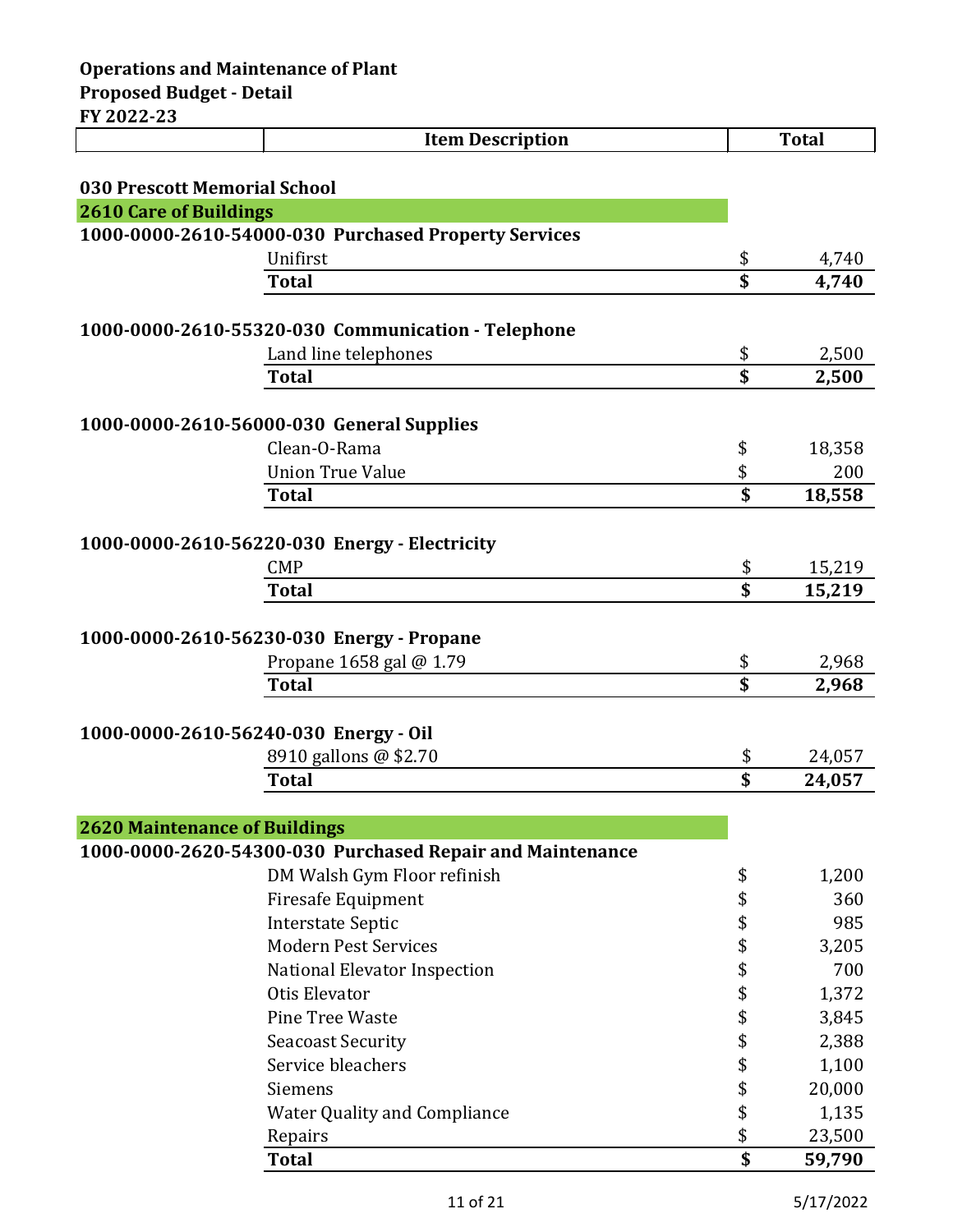|                                | <b>Item Description</b>                                  |             | <b>Total</b> |
|--------------------------------|----------------------------------------------------------|-------------|--------------|
|                                |                                                          |             |              |
|                                | 1000-0000-2620-56000-030 General Supplies                |             |              |
|                                | Gilman-lightbulbs etc.                                   | \$          | 1,400        |
|                                | HD Supply -ventilation filters                           | \$          | 1,200        |
|                                | <b>Total</b>                                             | \$          | 2,600        |
|                                |                                                          |             |              |
|                                | 1000-0000-2620-58100-030 Dues and Fees - Memberships     |             |              |
|                                | State of Maine elevator and boiler certificates, Tier 2  | \$          | 533          |
|                                | <b>Total</b>                                             | $\mathbf S$ | 533          |
|                                |                                                          |             |              |
| <b>2630 Fields and Grounds</b> |                                                          |             |              |
|                                | 1000-0000-2630-54300-030 Repair and Maintenance Services |             |              |
|                                | Lawn mowing service                                      | \$          | 2,420        |
|                                | Plowing service                                          | \$          | 3,885        |
|                                | Playground chips                                         | \$          | 1,300        |
|                                | Parking lot sweeping                                     | \$          | 1,000        |
|                                | <b>Tree Trimming</b>                                     | \$          | 5,000        |
|                                | <b>Brown Tail Brown Treatment</b>                        | \$          | 2,000        |
|                                | <b>Total</b>                                             | \$          | 15,605       |
|                                |                                                          |             |              |
|                                | 1000-0000-2630-56000-030 General Supplies                |             |              |

| Winter Salt  | J       | 1,200 |
|--------------|---------|-------|
| <b>Total</b> | đ<br>۰J | 1,200 |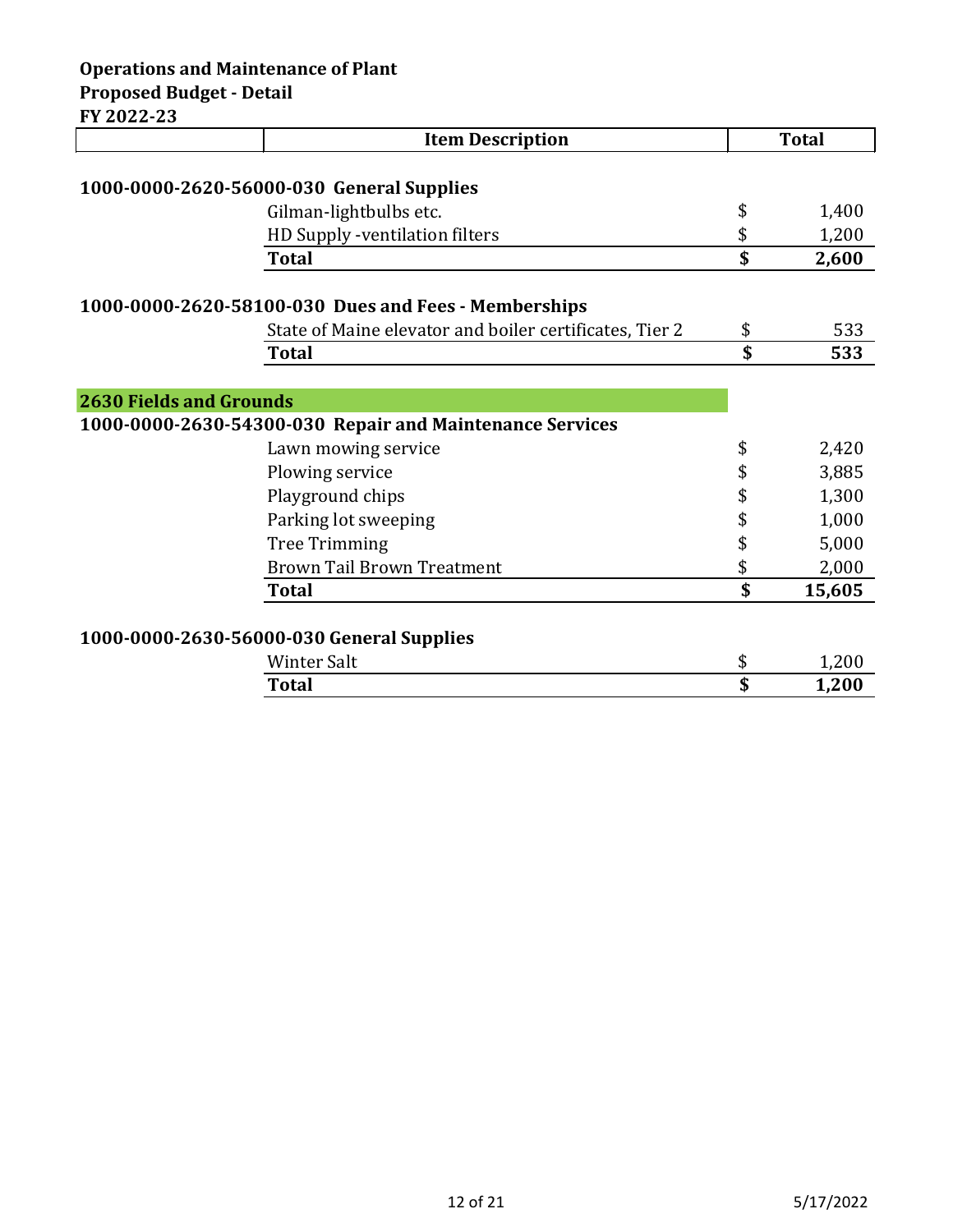|                                      | <b>Item Description</b>                                   |          | <b>Total</b>     |
|--------------------------------------|-----------------------------------------------------------|----------|------------------|
|                                      |                                                           |          |                  |
| 040 Union Elementary School          |                                                           |          |                  |
| <b>2610 Care of Buildings</b>        |                                                           |          |                  |
|                                      | 1000-0000-2610-54000-040 Purchased Property Services      |          |                  |
|                                      | Unifirst                                                  | \$       | 4,164            |
|                                      | <b>Total</b>                                              | \$       | 4,164            |
|                                      | 1000-0000-2610-55320-040 Communication - Telephone        |          |                  |
|                                      | Land line telephone                                       | \$       | 3,925            |
|                                      | <b>Total</b>                                              | \$       | 3,925            |
|                                      |                                                           |          |                  |
|                                      | 1000-0000-2610-56000-040 General Supplies                 |          |                  |
|                                      | Maine Paper and Janitorial                                |          |                  |
|                                      | Clean-O-Rama                                              | \$       | 11,000           |
|                                      | Union True value Hardware                                 | \$       | 600              |
|                                      | <b>Total</b>                                              | \$       | 11,600           |
|                                      |                                                           |          |                  |
|                                      | 1000-0000-2610-56220-040 Energy - Electricity             |          |                  |
|                                      | <b>CMP</b><br><b>Total</b>                                | \$<br>\$ | 36,250<br>36,250 |
|                                      |                                                           |          |                  |
|                                      | 1000-0000-2610-56230-040 Energy - Propane                 |          |                  |
|                                      | Propane 1000 gal @1.79                                    | \$       | 1,790            |
|                                      | <b>Total</b>                                              | \$       | 1,790            |
|                                      |                                                           |          |                  |
|                                      | 1000-0000-2610-56240-040 Energy - Oil                     |          |                  |
|                                      | 7493 gallons @ \$3.29 (K1)                                | \$       | 24,652           |
|                                      | <b>Total</b>                                              | \$       | 24,652           |
|                                      |                                                           |          |                  |
|                                      | 1000-0000-2610-56290-040 Energy - Wood Pellets            |          |                  |
|                                      | <b>Wood Pellets</b>                                       | \$       | 16,000           |
|                                      | <b>Total</b>                                              | \$       | 16,000           |
|                                      |                                                           |          |                  |
| <b>2620 Maintenance of Buildings</b> | 1000-0000-2620-54300-040 Purchased Repair and Maintenance |          |                  |
|                                      | <b>Cunningham Security</b>                                | \$       | 1,224            |
|                                      | DM Walsh Gym Floor refinish                               | \$       | 1,100            |
|                                      | <b>Firesafe Equipment</b>                                 | \$       | 806              |
|                                      | <b>Interstate Septic</b>                                  | \$       | 1,910            |
|                                      | <b>Modern Pest Services</b>                               | \$       | 2,928            |
|                                      | National Elevator Inspection                              | \$       | 155              |
|                                      | Otis Elevator                                             | \$       | 2,015            |
|                                      | Pine Tree Waste                                           | \$       | 5,200            |

Pine Tree Waste  $\qquad \qquad$  5,200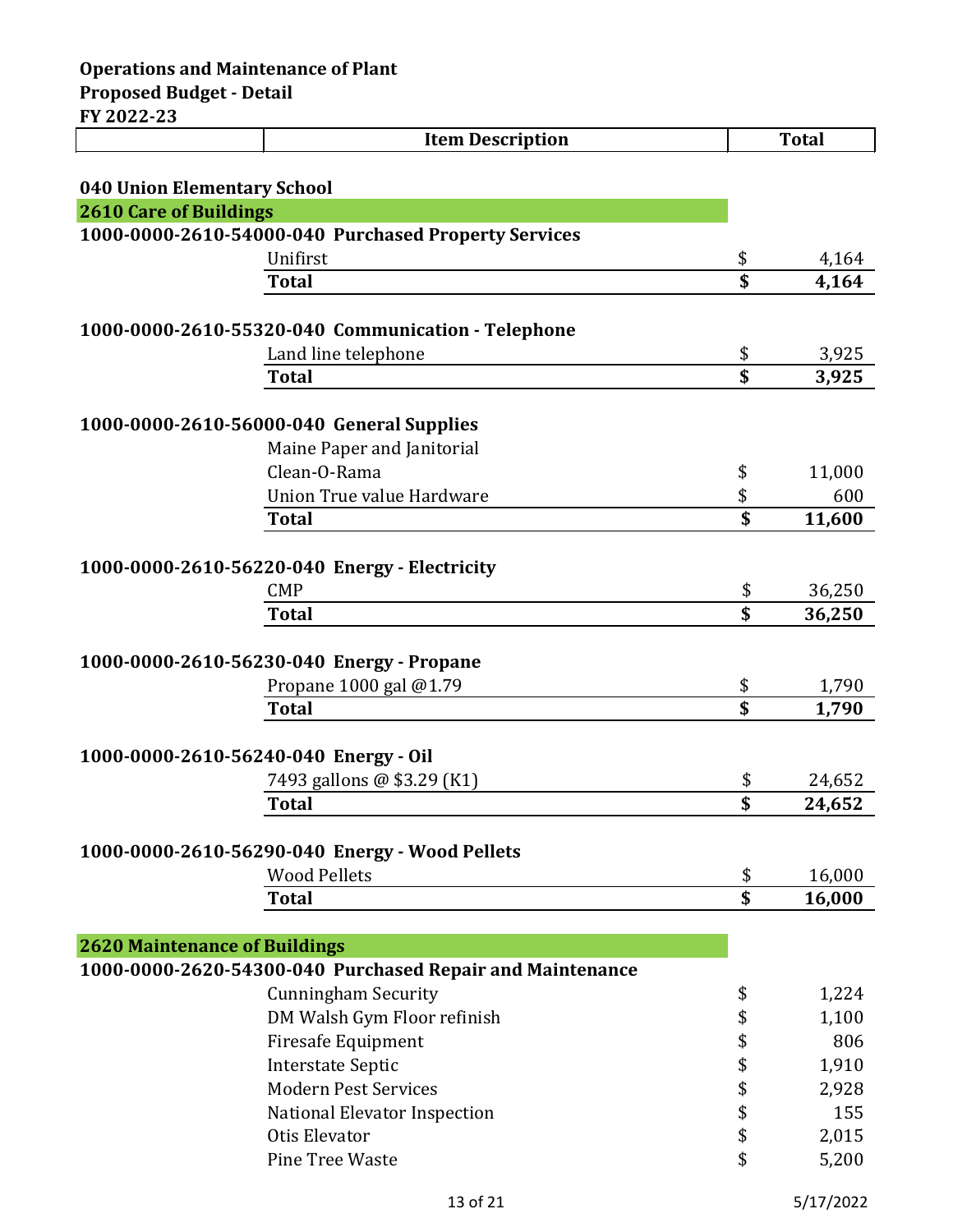## **Operations and Maintenance of Plant Proposed Budget - Detail FY 2022-23**

|                                | <b>Item Description</b>                                 | <b>Total</b> |
|--------------------------------|---------------------------------------------------------|--------------|
|                                | <b>Seacoast Security</b>                                | \$<br>936    |
|                                | Service bleachers                                       | \$<br>1,100  |
|                                | Siemens                                                 | \$<br>20,550 |
|                                | <b>Water Quality and Compliance</b>                     | \$<br>1,511  |
|                                | Repairs                                                 | \$<br>13,650 |
|                                | <b>Total</b>                                            | \$<br>53,085 |
|                                | 1000-0000-2620-56000-040 General Supplies               |              |
|                                | Gilman-light bulbs etc.                                 | \$<br>1,300  |
|                                | HD Supply -ventilation Filters                          | \$<br>1,400  |
|                                | <b>Total</b>                                            | \$<br>2,700  |
|                                |                                                         |              |
|                                | 1000-0000-2620-58100-040 Dues and Fees - Memberships    |              |
|                                | State of Maine elevator and boiler certificates, Tier 2 | \$<br>650    |
|                                | <b>Total</b>                                            | \$<br>650    |
|                                |                                                         |              |
| <b>2630 Fields and Grounds</b> |                                                         |              |
|                                | 1000-0000-2630-54000-040 Purchased Property Services    |              |
|                                | Lawn mowing service                                     | \$<br>3,600  |
|                                | Plowing service                                         | \$<br>3,860  |
|                                | Brown tail moth treatment                               | \$<br>1,000  |
|                                | Parking lot sweeping                                    | \$<br>1,500  |
|                                | Playground chips                                        | \$<br>1,300  |
|                                | <b>Total</b>                                            | \$<br>11,260 |
|                                |                                                         |              |
|                                | 1000-0000-2630-56000-040 General Supplies               |              |
|                                | <b>Winter Salt</b>                                      | \$<br>850    |
|                                | <b>Total</b>                                            | \$<br>850    |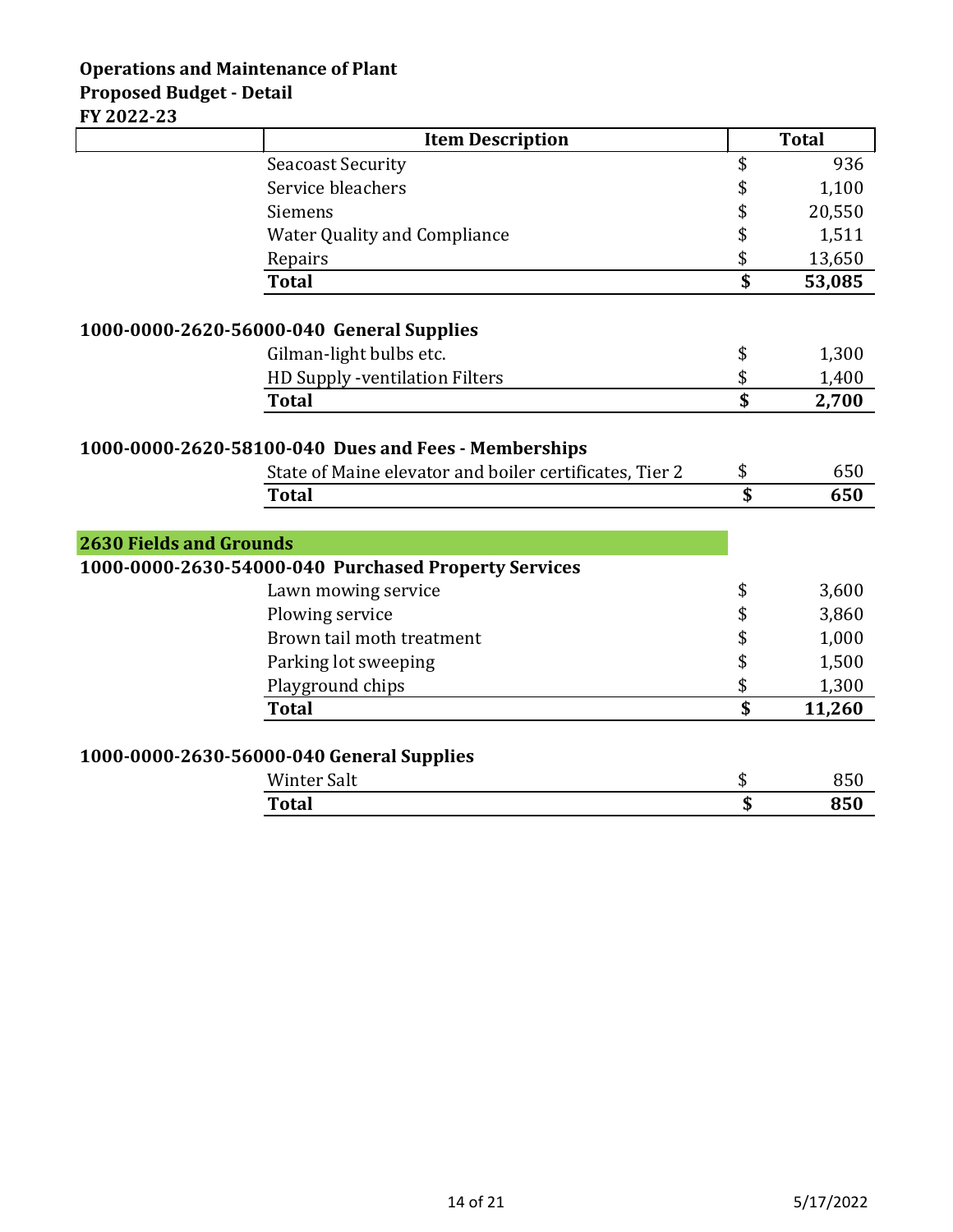|                                      | <b>Item Description</b>                              |                                      | <b>Total</b> |
|--------------------------------------|------------------------------------------------------|--------------------------------------|--------------|
|                                      |                                                      |                                      |              |
| <b>050 Warren Community School</b>   |                                                      |                                      |              |
| <b>2610 Care of Buildings</b>        |                                                      |                                      |              |
|                                      | 1000-0000-2610-54000-050 Purchased Property Services |                                      |              |
|                                      | Maine Water                                          | \$                                   | 4,630        |
|                                      | <b>Warren Sanitary District</b>                      | \$                                   | 4,300        |
|                                      | Unifirst                                             | \$                                   | 4,524        |
|                                      | <b>Total</b>                                         | \$                                   | 13,454       |
|                                      |                                                      |                                      |              |
|                                      | 1000-0000-2610-55320-050 Communication - Telephone   |                                      |              |
|                                      | Land line Telephone                                  | \$                                   | 6,200        |
|                                      | <b>Total</b>                                         | \$                                   | 6,200        |
|                                      | 1000-0000-2610-56000-050 General Supplies            |                                      |              |
|                                      | Clean-O-Rama                                         | \$                                   | 38,358       |
|                                      | Warren True Value Hardware                           | \$                                   | 750          |
|                                      | <b>Total</b>                                         | \$                                   | 39,108       |
|                                      |                                                      |                                      |              |
|                                      | 1000-0000-2610-56220-050 Energy - Electricity        |                                      |              |
|                                      | <b>CMP</b>                                           | \$                                   | 47,864       |
|                                      | <b>Total</b>                                         | \$                                   | 47,864       |
|                                      |                                                      |                                      |              |
|                                      | 1000-0000-2610-56240-050 Energy - Oil                |                                      |              |
|                                      | 17335 gallons @ \$2.70                               | \$                                   | 46,805       |
|                                      | Total                                                | \$                                   | 46,805       |
|                                      |                                                      |                                      |              |
| <b>2620 Maintenance of Buildings</b> |                                                      |                                      |              |
|                                      | 1000-0000-2620-54000-050 Purchased Property Services |                                      |              |
|                                      | <b>Boyington's Backflow Testing</b>                  | \$                                   | 1,000        |
|                                      | DM Walsh Gym Floor refinish                          | \$                                   | 1,600        |
|                                      | <b>Firesafe Equipment</b>                            | \$                                   | 1,200        |
|                                      | Hi Tech Fire Protection                              | \$                                   | 2,393        |
|                                      | <b>Interstate Septic</b>                             | \$                                   | 515          |
|                                      | <b>Modern Pest Services</b>                          | \$                                   | 2,928        |
|                                      | National Elevator Inspection                         | \$                                   | 350          |
|                                      | Otis Elevator                                        | \$                                   | 1,800        |
|                                      | Pine Tree Waste                                      | \$                                   | 8,320        |
|                                      | <b>Seacoast Security</b>                             | \$                                   | 3,132        |
|                                      | Service bleachers                                    | \$                                   | 1,100        |
|                                      | Siemens                                              | \$                                   | 25,000       |
|                                      | Repairs                                              | \$                                   | 16,000       |
|                                      | <b>Total</b>                                         | $\overline{\boldsymbol{\mathsf{s}}}$ | 65,338       |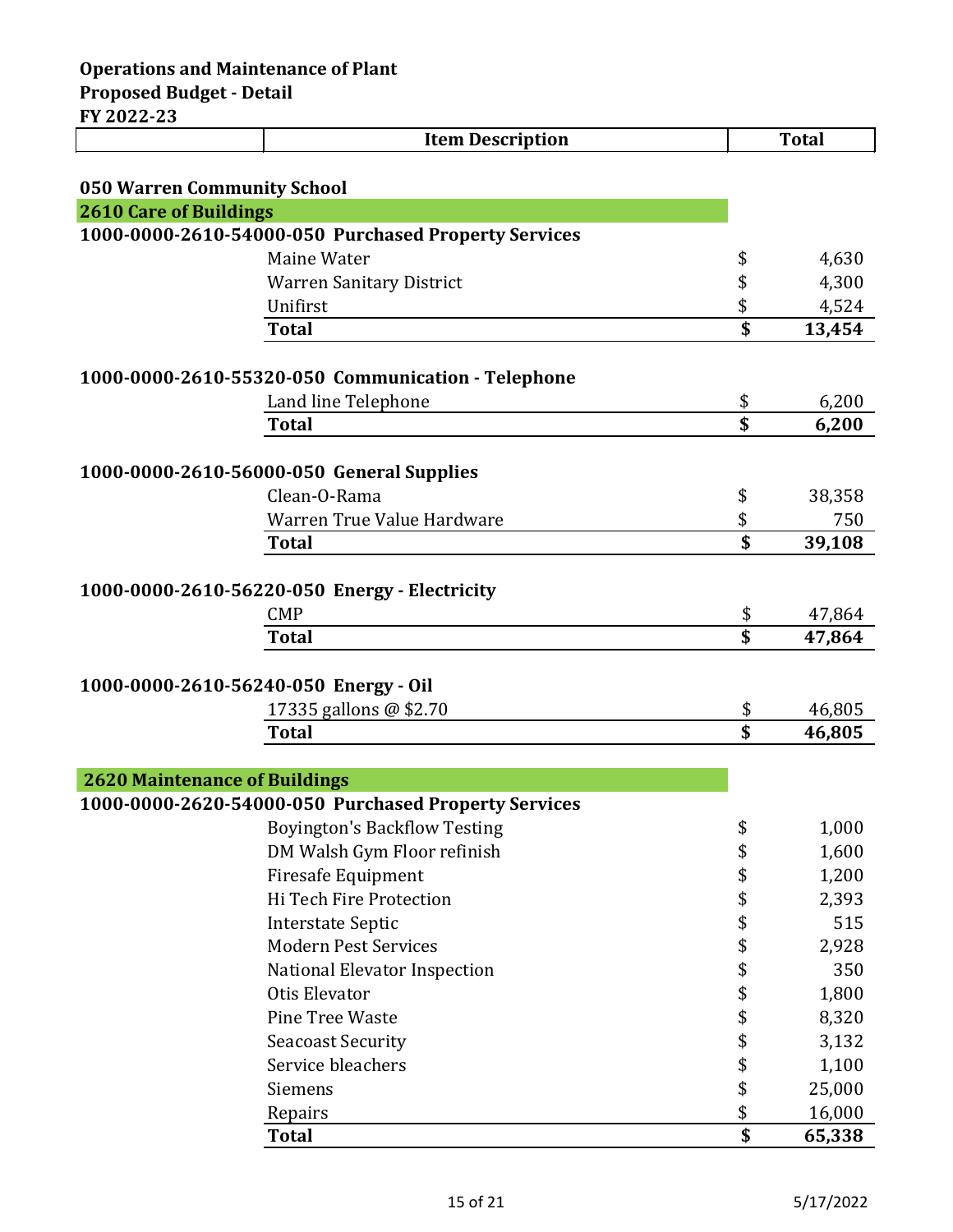**Item Description Total 1000-0000-2620-56000-050 General Supplies** Gilman -lightbulbs etc.  $\qquad$  \$ 3,000 HD Supply -ventilation filter  $$ 4,800$ **Total \$ 7,800 1000-0000-2620-58100-050 Dues and Fees - Memberships** State of Maine elevator and boiler certificates  $$$  80 **Total \$ 280 2630 Fields and Grounds 1000-0000-2630-54300-050 Repair and Maintenance Services** Lawn mowing service  $\qquad \qquad$  \$ 3,960 Plowing service  $\qquad \qquad$  9,000 Parking lot sweeping  $\qquad \qquad$  \$ 1,500 Playground chips  $\qquad \qquad$  1,300 **Total \$ 15,760 1000-0000-2630-56000-050 General Supplies**

| Winter Salt  | м. | 1,000 |
|--------------|----|-------|
| <b>Total</b> | ۰υ | 1,000 |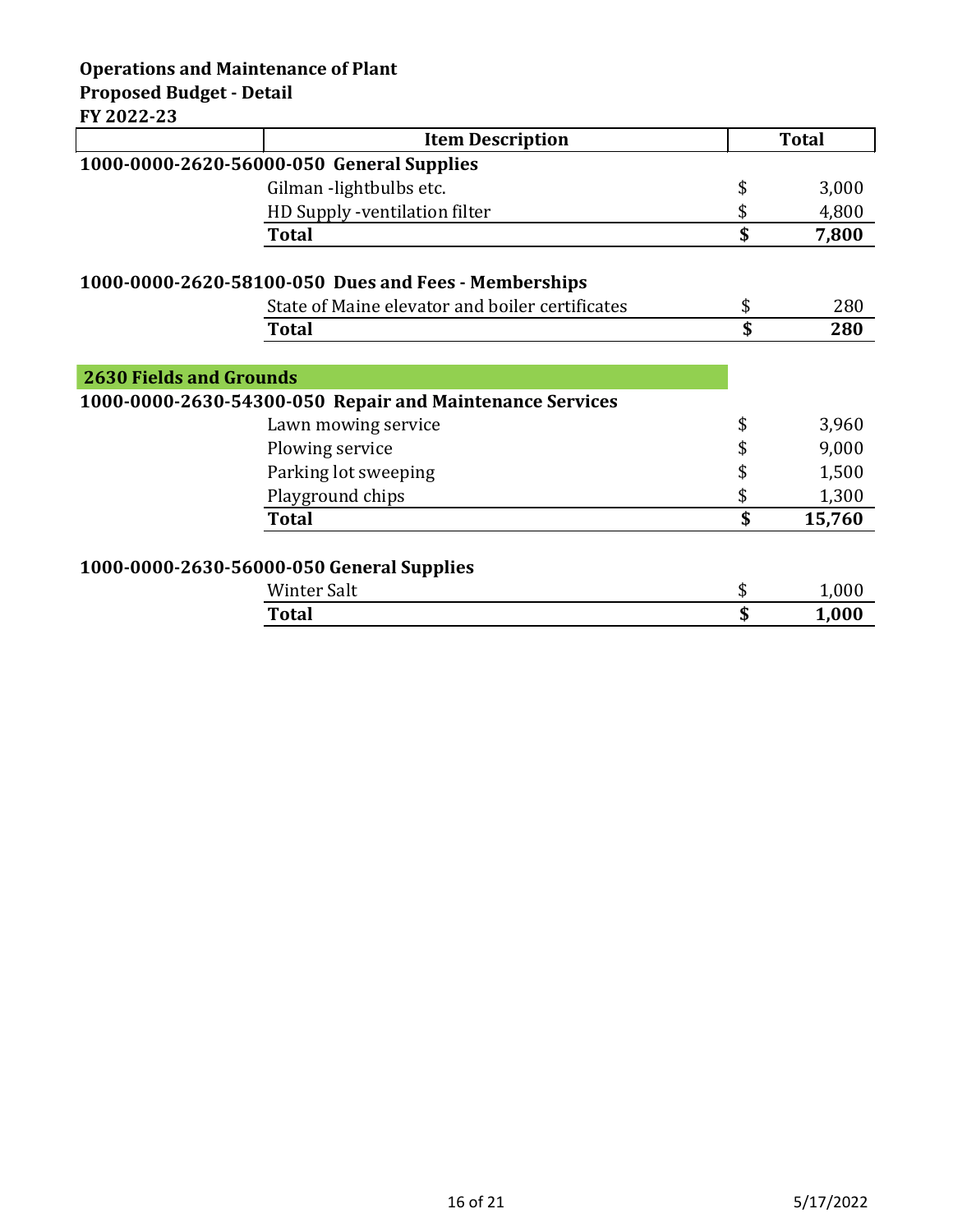| II AULL-LJ                            | <b>Item Description</b>                                   | <b>Total</b> |
|---------------------------------------|-----------------------------------------------------------|--------------|
|                                       |                                                           |              |
| 060 Friendship Village School         |                                                           |              |
| <b>2610 Care of Buildings</b>         |                                                           |              |
|                                       | 1000-0000-2610-54000-060 Purchased Property Services      |              |
|                                       | Friendship Water                                          | \$<br>2,200  |
|                                       | Unifirst                                                  | \$<br>3,200  |
|                                       | <b>Total</b>                                              | \$<br>5,400  |
|                                       | 1000-0000-2610-55320-060 Communication - Telephone        |              |
|                                       | Land line Telephone                                       | \$<br>2,100  |
|                                       | <b>Total</b>                                              | \$<br>2,100  |
|                                       |                                                           |              |
|                                       | 1000-0000-2610-56000-060 General Supplies                 |              |
|                                       | Maine Paper and Janitorial                                | \$           |
|                                       | Clean-O-Rama                                              | \$<br>8,400  |
|                                       | Bear Hill Hardware                                        | \$<br>300    |
|                                       | <b>Total</b>                                              | \$<br>8,700  |
|                                       |                                                           |              |
|                                       | 1000-0000-2610-56220-060 Energy - Electricity             |              |
|                                       | <b>CMP</b>                                                | \$<br>14,186 |
|                                       | <b>Total</b>                                              | \$<br>14,186 |
|                                       |                                                           |              |
| 1000-0000-2610-56240-060 Energy - Oil |                                                           |              |
|                                       | 5218 gallons @ \$2.70                                     | \$<br>14,089 |
|                                       | <b>Total</b>                                              | \$<br>14,089 |
|                                       |                                                           |              |
| <b>2620 Maintenance of Buildings</b>  |                                                           |              |
|                                       | 1000-0000-2620-54300-060 Purchased Repair and Maintenance |              |
|                                       | <b>Boyington's Backflow Testing</b>                       | \$<br>210    |
|                                       | <b>Cunningham Security</b>                                | \$<br>900    |
|                                       | DM Walsh Gym Floor refinish                               | \$<br>1,200  |
|                                       | <b>Firesafe Equipment</b>                                 | \$<br>360    |
|                                       | <b>Interstate Septic</b>                                  | \$<br>1,370  |
|                                       | <b>Modern Pest Services</b>                               | \$<br>2,750  |
|                                       | National Elevator Inspection                              | \$<br>350    |
|                                       | Otis Elevator                                             | \$<br>1,275  |
|                                       | Pine Tree Waste                                           | \$<br>2,860  |
|                                       | <b>Seacoast Security</b>                                  | \$<br>936    |
|                                       | Service bleachers                                         | \$<br>1,100  |
|                                       | Siemens                                                   | \$<br>20,000 |
|                                       | Front step replacement                                    | \$<br>11,000 |
|                                       | Repairs                                                   | \$<br>14,200 |
|                                       | <b>Total</b>                                              | \$<br>58,511 |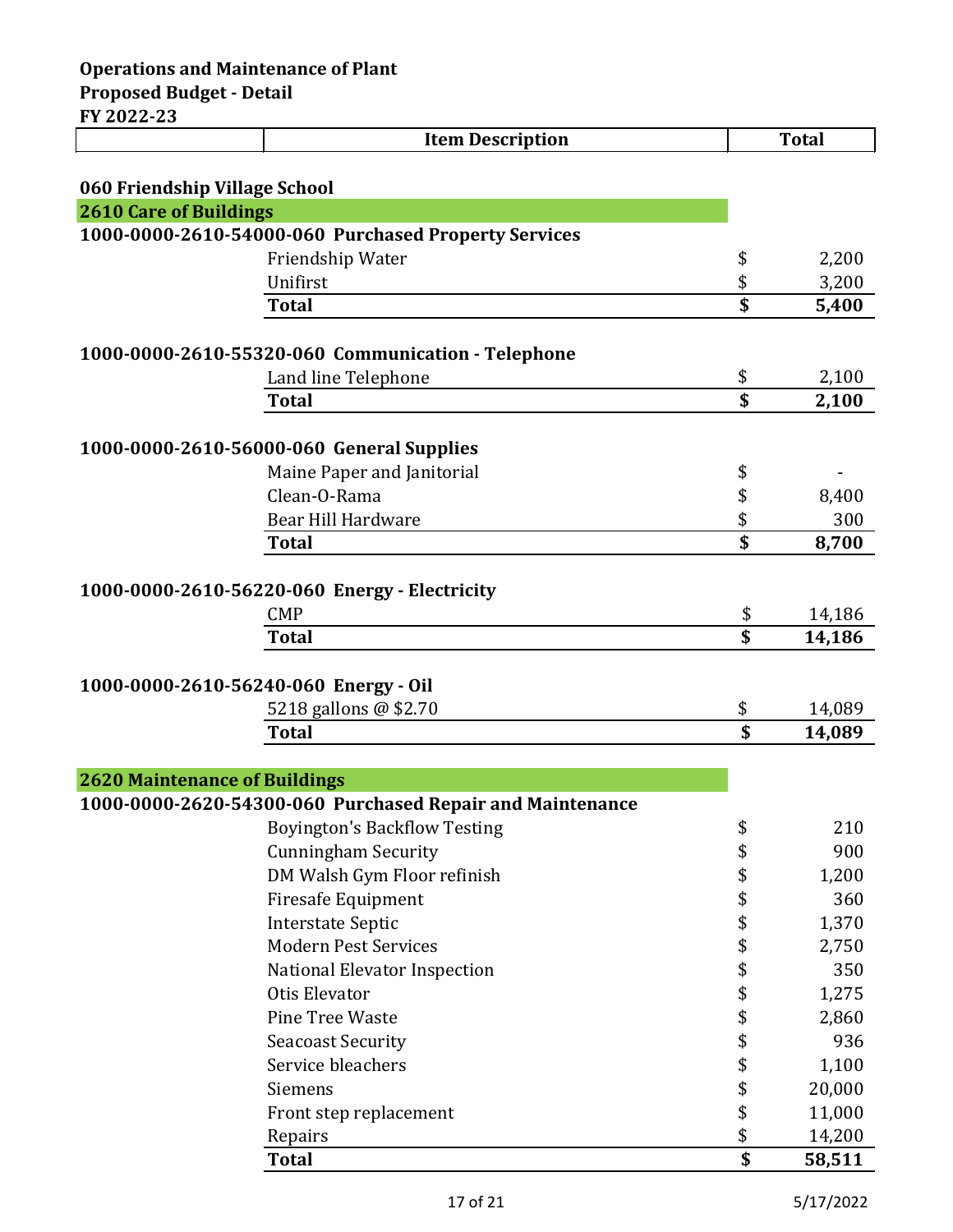|                                        | <b>Item Description</b>                              | <b>Total</b> |
|----------------------------------------|------------------------------------------------------|--------------|
|                                        |                                                      |              |
|                                        | 1000-0000-2620-56000-060 General Supplies            |              |
|                                        | Gilman -lightbulbs etc.                              | \$<br>1,300  |
|                                        | HD Supply-Ventilation filters                        | \$<br>1,200  |
|                                        | <b>Total</b>                                         | \$<br>2,500  |
|                                        | 1000-0000-2620-58100-060 Dues and Fees - Memberships |              |
|                                        | State of Maine elevator and boiler certificates      | \$<br>160    |
|                                        | <b>Total</b>                                         | \$<br>160    |
|                                        |                                                      |              |
| <b>2630 Care and Upkeep of Grounds</b> |                                                      |              |
|                                        | 1000-0000-2630-54000-060 Purchased Property Services |              |
|                                        | Lawn mowing service                                  | \$<br>2,420  |
|                                        | Plowing service                                      | \$<br>2,900  |
|                                        | Parking lot Sweeping                                 | \$<br>1,000  |
|                                        | Playground chips                                     | \$<br>1,100  |
|                                        | <b>Total</b>                                         | \$<br>7,420  |
|                                        |                                                      |              |
|                                        | 1000-0000-2630-56000-060 General Supplies            |              |
|                                        | <b>Winter Salt</b>                                   | \$<br>800    |
|                                        | Total                                                | \$<br>800    |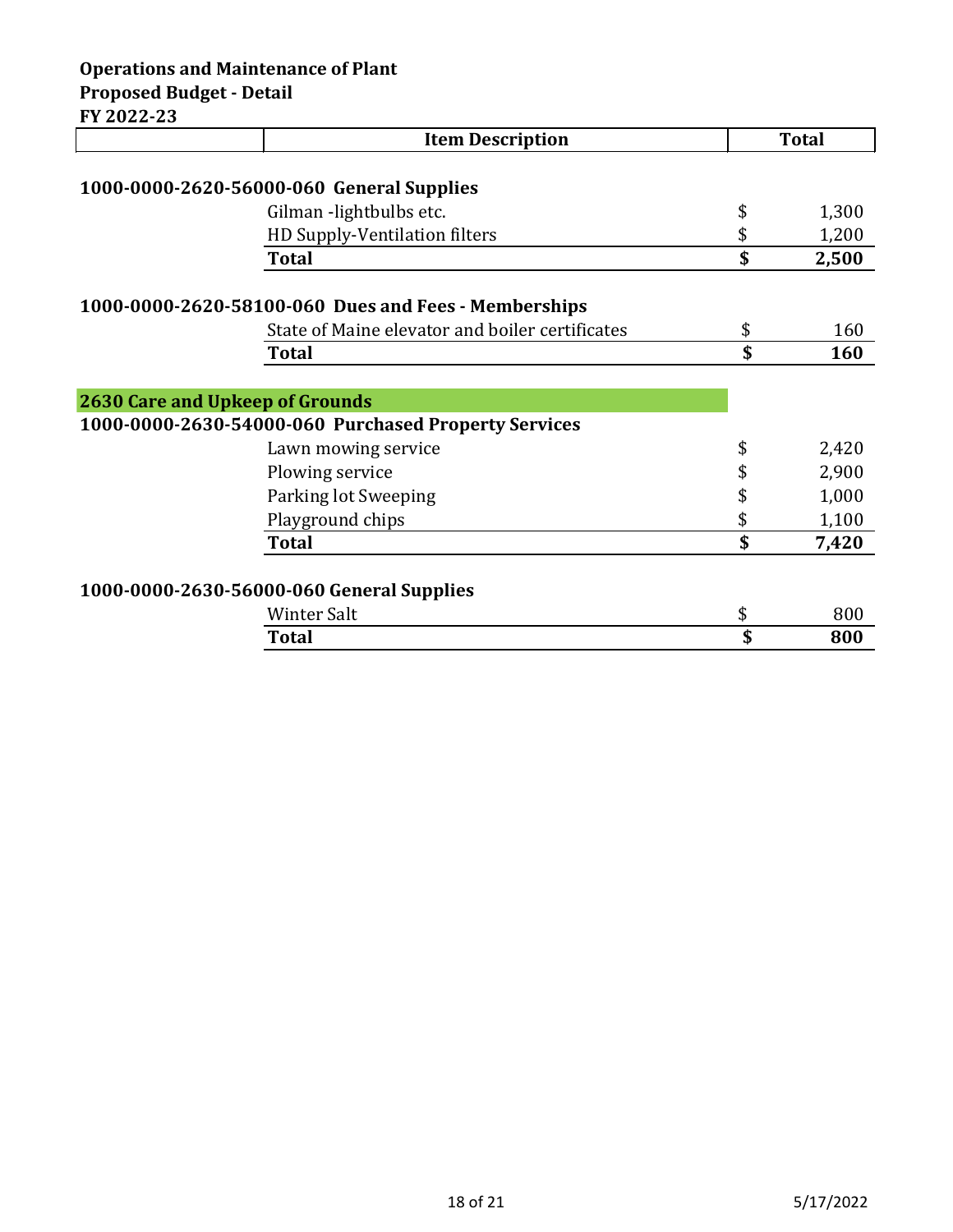| 1 AVAA AJ                             | <b>Item Description</b>                                     |                         | <b>Total</b>     |
|---------------------------------------|-------------------------------------------------------------|-------------------------|------------------|
|                                       |                                                             |                         |                  |
| <b>300 Medomak Valley High School</b> |                                                             |                         |                  |
| <b>2610 Care of Buildings</b>         |                                                             |                         |                  |
|                                       | 1000-0000-2610-54000-300 Purchased Property Services        |                         |                  |
|                                       | Unifirst                                                    | \$                      | 12,000           |
|                                       | <b>Total</b>                                                | \$                      | 12,000           |
|                                       |                                                             |                         |                  |
|                                       | 1000-0000-2610-55320-300 Communication - Telephone          |                         |                  |
|                                       | Land Line telephone                                         | \$                      | 11,860           |
|                                       | <b>Total</b>                                                | \$                      | 11,860           |
|                                       |                                                             |                         |                  |
|                                       | 1000-0000-2610-56000-300 General Supplies                   |                         |                  |
|                                       | Maine Paper and Janitorial                                  |                         |                  |
|                                       | Clean-O-Rama                                                | \$                      | 46,500           |
|                                       | <b>RZR Hardware</b>                                         | \$                      | 1,000            |
|                                       | <b>Total</b>                                                | $\overline{\mathbf{S}}$ | 47,500           |
|                                       |                                                             |                         |                  |
|                                       | 1000-0000-2610-56220-300 Energy - Electricity<br><b>CMP</b> |                         |                  |
|                                       | <b>Total</b>                                                | \$<br>\$                | 61,700<br>61,700 |
|                                       |                                                             |                         |                  |
|                                       | 1000-0000-2610-56230-300 Energy - Propane                   |                         |                  |
|                                       | 3612 gallons @1.79                                          | \$                      | 6,465            |
|                                       | <b>Total</b>                                                | \$                      | 6,465            |
|                                       |                                                             |                         |                  |
| 1000-0000-2610-56240-300 Energy - Oil |                                                             |                         |                  |
|                                       | 30513 gallons @ \$2.70                                      | \$                      | 82,385           |
|                                       | <b>Total</b>                                                | \$                      | 82,385           |
|                                       |                                                             |                         |                  |
| <b>2620 Maintenance of Buildings</b>  |                                                             |                         |                  |
|                                       | 1000-0000-2620-54300-300 Purchased Repair and Maintenance   |                         |                  |
|                                       | Clean/service radon system                                  | \$                      | 2,000            |
|                                       | <b>Firesafe Equipment</b>                                   | \$                      | 1,200            |
|                                       | Hi Tech Fire Communication                                  | \$                      | 2,260            |
|                                       | <b>Interstate Septic</b>                                    | \$                      | 5,560            |
|                                       | <b>Modern Pest Services</b>                                 | \$                      | 3,820            |
|                                       | Pine Tree Waste                                             | \$                      | 5,100            |
|                                       | <b>Seacoast Security</b>                                    | \$                      | 6,000            |
|                                       | Service bleachers                                           | \$                      | 3,025            |
|                                       | Siemens                                                     | \$                      | 39,000           |
|                                       | <b>Water Quality and Compliance</b>                         | \$                      | 1,290            |
|                                       | Repairs                                                     | \$                      | 45,000           |

**Total \$ 114,255**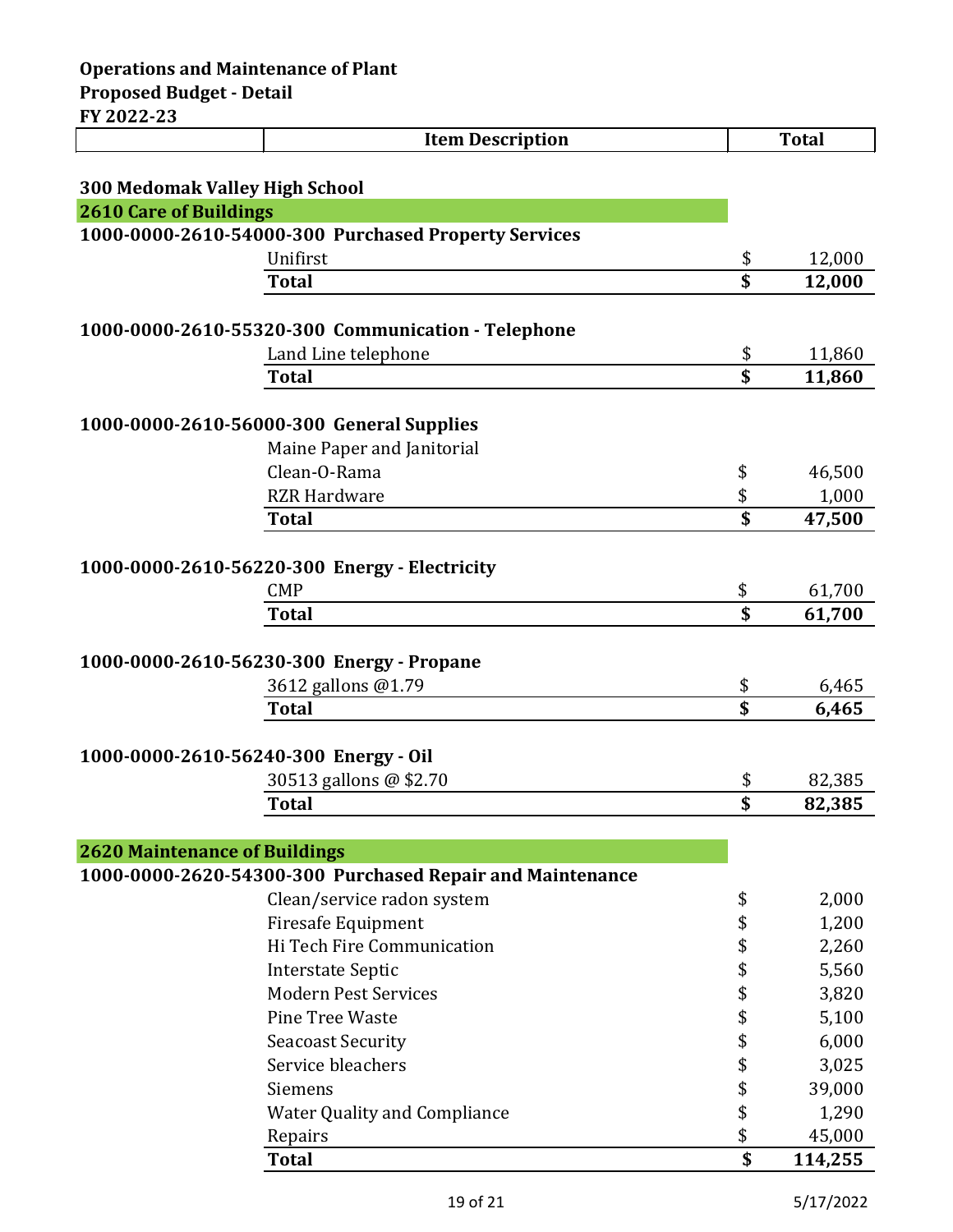## **Operations and Maintenance of Plant Proposed Budget - Detail FY 2022-23**

**Item Description Total 1000-0000-2620-56000-300 General Supplies** Gilman-light bulbs etc.  $\qquad \qquad$  \$ 3,500 HD Supply-ventilation filters  $$3,500$ **Total \$ 7,000 1000-0000-2620-58100-300 Dues and Fees - Memberships** State of Maine boiler certificates, Tier 2  $$590$ **Total \$ 590 2630 Care and Upkeep of Grounds 1000-0000-2630-54300-300 Repair and Maintenance Services** Lawn mowing service  $\qquad \qquad$  \$ 14,750 Plowing service  $\qquad \qquad$  13,250 Playground chips  $\qquad \qquad$  8 300 Parking lot Sweeping  $\qquad \qquad$  \$ 1,500 Brown tail Moth Treatment  $$300$ **Total \$ 31,700 1000-0000-2630-56000-300 General Supplies** Winter Salt  $\qquad \qquad \bullet$  2,800

| <b>Total</b><br>2,800 |  |
|-----------------------|--|
|                       |  |
| Winter.<br>Salt       |  |